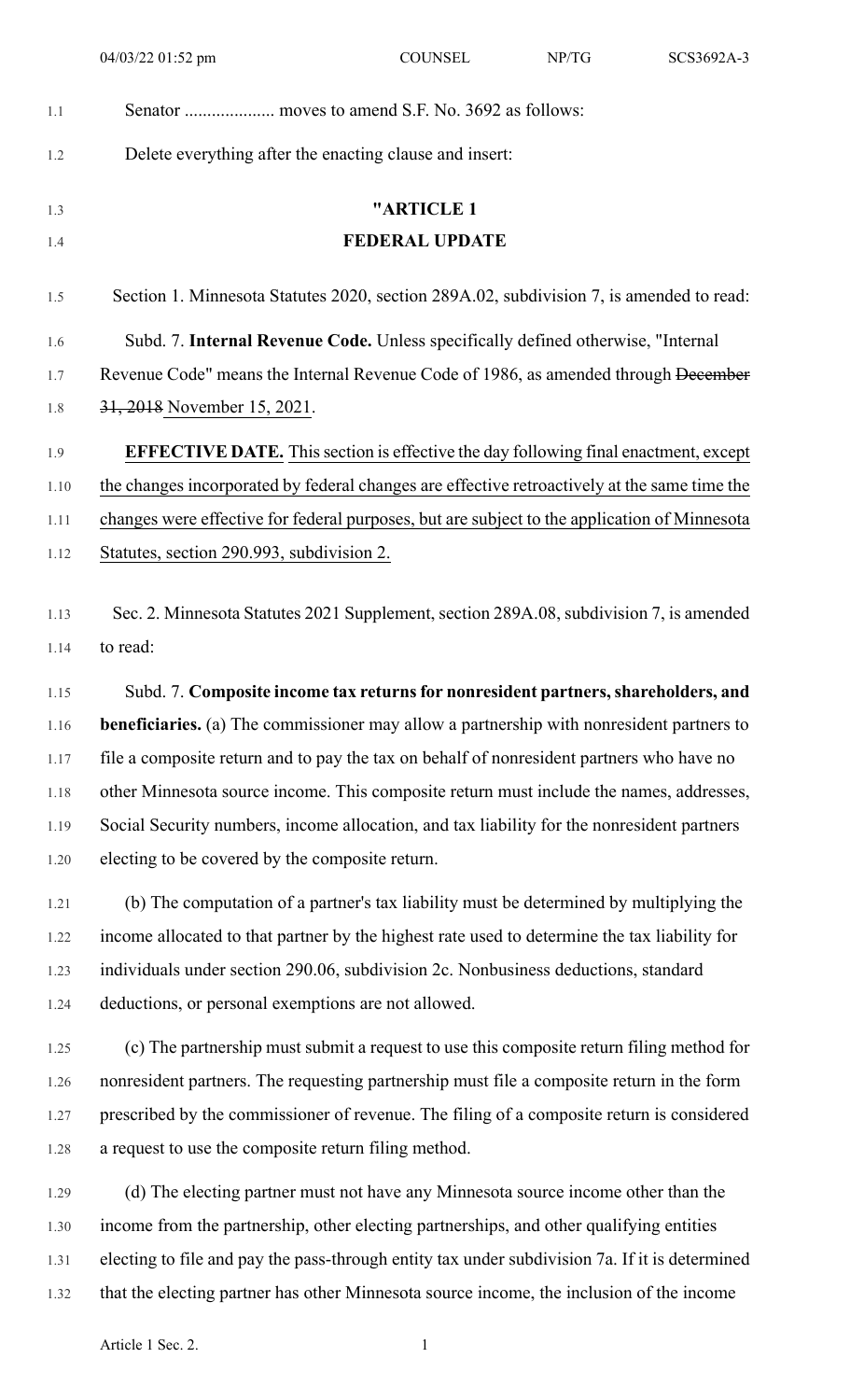2.1 and tax liability for that partner under this provision will not constitute a return to satisfy 2.2 the requirements of subdivision 1. The tax paid for the individual as part of the composite 2.3 return is allowed as a payment of the tax by the individual on the date on which the composite 2.4 return payment was made. If the electing nonresident partner has no other Minnesota source 2.5 income, filing of the composite return is a return for purposes of subdivision 1.

2.6 (e) This subdivision does not negate the requirement that an individual pay estimated 2.7 tax if the individual's liability would exceed the requirements set forth in section 289A.25. 2.8 The individual's liability to pay estimated tax is, however, satisfied when the partnership 2.9 pays composite estimated tax in the manner prescribed in section 289A.25.

2.10 (f) If an electing partner'sshare of the partnership's grossincome from Minnesota sources 2.11 is less than the filing requirements for a nonresident under this subdivision, the tax liability 2.12 is zero. However, a statement showing the partner's share of gross income must be included 2.13 as part of the composite return.

2.14 (g) The election provided in this subdivision is only available to a partner who has no 2.15 other Minnesota source income and who is either (1) a full-year nonresident individual or 2.16 (2) a trust or estate that does not claim a deduction under either section 651 or 661 of the 2.17 Internal Revenue Code.

2.18 (h) A corporation defined in section 290.9725 and its nonresident shareholders may 2.19 make an election under this paragraph. The provisions covering the partnership apply to 2.20 the corporation and the provisions applying to the partner apply to the shareholder.

2.21 (i) Estates and trusts distributing current income only and the nonresident individual 2.22 beneficiaries of the estates or trusts may make an election under this paragraph. The 2.23 provisions covering the partnership apply to the estate or trust. The provisions applying to 2.24 the partner apply to the beneficiary.

2.25 (j) For the purposes of this subdivision, "income" means the partner's share of federal 2.26 adjusted gross income from the partnership modified by the additions provided in section 2.27 290.0131, subdivisions 8 to 10, 16,  $\theta$  and 17, 19, and 20, and the subtractions provided in: 2.28 (1) section 290.0132, subdivisions 9, 27, and 28, to the extent the amount is assignable or 2.29 allocable to Minnesota under section 290.17; and (2) section 290.0132, subdivision 14, 31, 2.30 and 32. The subtraction allowed under section 290.0132, subdivision 9, is only allowed on 2.31 the composite tax computation to the extent the electing partner would have been allowed 2.32 the subtraction.

## 2.33 **EFFECTIVE DATE.** Thissection is effective for taxable years beginning after December 2.34 31, 2021.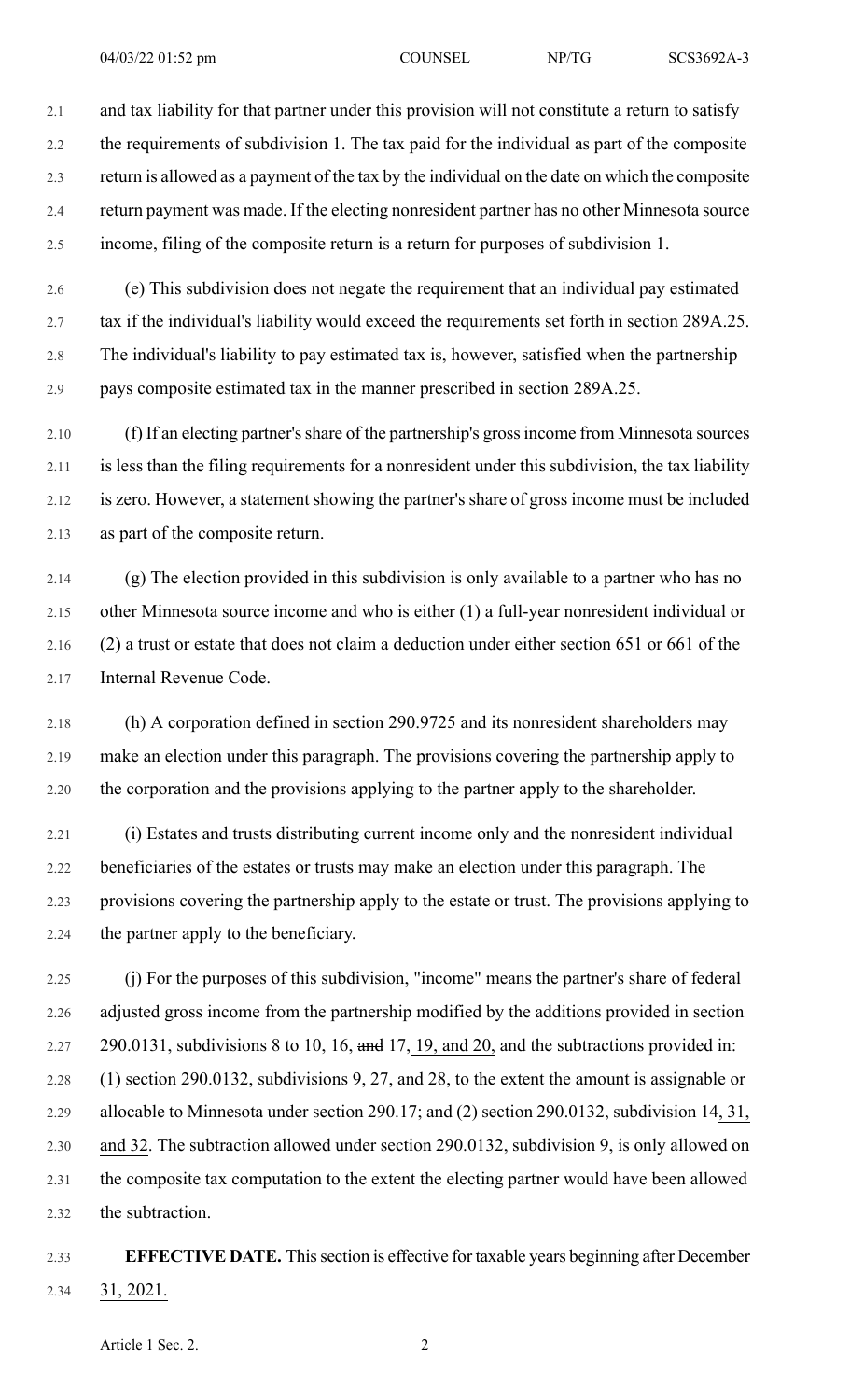- 3.1 Sec. 3. Minnesota Statutes 2021 Supplement, section 290.01, subdivision 19, is amended 3.2 to read: 3.3 Subd. 19. **Net income.** (a) For a trust or estate taxable under section 290.03, and a 3.4 corporation taxable under section 290.02, the term "net income" means the federal taxable 3.5 income, as defined in section 63 of the Internal Revenue Code of 1986, as amended through 3.6 the date named in this subdivision, incorporating the federal effective dates of changes to 3.7 the Internal Revenue Code and any elections made by the taxpayer in accordance with the 3.8 Internal Revenue Code in determining federal taxable income for federal income tax 3.9 purposes, and with the modifications provided in sections 290.0131 to 290.0136. 3.10 (b) For an individual, the term "net income" means federal adjusted gross income with 3.11 the modifications provided in sections 290.0131, 290.0132, and 290.0135 to 290.0137. 3.12 (c) In the case of a regulated investment company or a fund thereof, as defined in section  $3.13$   $851(a)$  or  $851(g)$  of the Internal Revenue Code, federal taxable income means investment 3.14 company taxable income as defined in section 852(b)(2) of the Internal Revenue Code, 3.15 except that: 3.16 (1) the exclusion of net capital gain provided in section  $852(b)(2)(A)$  of the Internal 3.17 Revenue Code does not apply; 3.18 (2) the deduction for dividends paid under section 852(b)(2)(D) of the Internal Revenue 3.19 Code must be applied by allowing a deduction for capital gain dividends and exempt-interest 3.20 dividends as defined in sections  $852(b)(3)(C)$  and  $852(b)(5)$  of the Internal Revenue Code; 3.21 and 3.22 (3) the deduction for dividends paid must also be applied in the amount of any 3.23 undistributed capital gains which the regulated investment company elects to have treated 3.24 as provided in section  $852(b)(3)(D)$  of the Internal Revenue Code. 3.25 (d) The net income of a real estate investment trust as defined and limited by section 3.26 856(a), (b), and (c) of the Internal Revenue Code means the real estate investment trust 3.27 taxable income as defined in section 857(b)(2) of the Internal Revenue Code. 3.28 (e) The net income of a designated settlement fund as defined in section 468B(d) of the 3.29 Internal Revenue Code meansthe grossincome as defined in section 468B(b) of the Internal 3.30 Revenue Code. 3.31 (f) The Internal Revenue Code of 1986, as amended through December 31, 2018 3.32 November 15, 2021, applies for taxable years beginning after December 31, 1996, except
- 3.33 the sections of federal law in section 290.0111 shall also apply.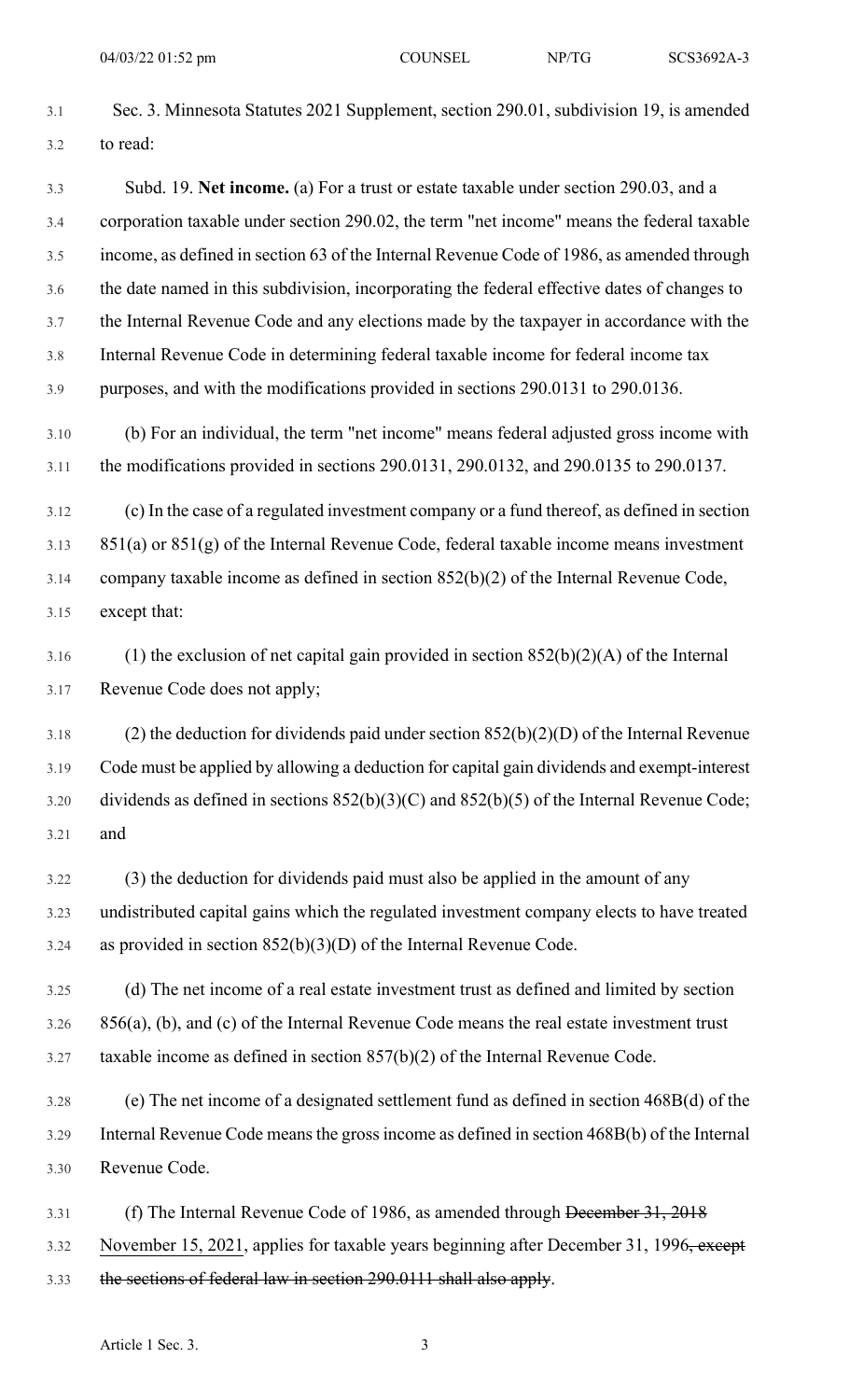- 
- 4.1 (g) Except as otherwise provided, references to the Internal Revenue Code in this 4.2 subdivision and sections 290.0131 to 290.0136 mean the code in effect for purposes of 4.3 determining net income for the applicable year.

# 4.4 **EFFECTIVE DATE.** Thissection is effective the day following final enactment, except 4.5 the changes incorporated by federal changes are effective retroactively at the same time the 4.6 changes were effective for federal purposes, but are subject to the application of Minnesota 4.7 Statutes, section 290.993, subdivision 2.

4.8 Sec. 4. Minnesota Statutes 2021 Supplement, section 290.01, subdivision 31, is amended 4.9 to read:

4.10 Subd. 31. **Internal Revenue Code.** Unless specifically defined otherwise, "Internal 4.11 Revenue Code" means the Internal Revenue Code of 1986, as amended through December 4.12 31, 2018, except the sections of federal law in section 290.0111 shall also apply November 4.13 15, 2021. Internal Revenue Code also includes any uncodified provision in federal law that 4.14 relates to provisions of the Internal Revenue Code that are incorporated into Minnesota law. 4.15 **EFFECTIVE DATE.** Thissection is effective the day following final enactment, except

- 4.16 the changes incorporated by federal changes are effective retroactively at the same time the 4.17 changes were effective for federal purposes, but are subject to the application of Minnesota
- 4.18 Statutes, section 290.993, subdivision 2.
- 4.19 Sec. 5. Minnesota Statutes 2020, section 290.0123, subdivision 3, is amended to read:

4.20 Subd. 3. **Amount for dependents.** For an individual who is a dependent, as defined in 4.21 sections 151 and 152 of the Internal Revenue Code, of another taxpayer for a taxable year 4.22 beginning in the calendar year in which the individual's taxable year begins, the standard 4.23 deduction for that individual is limited to the greater of:

4.24 (1) \$1,100; or

4.25 (2) the lesser of (i) the sum of \$350 and that individual's earned income, as defined in 4.26 section 32(c) of the Internal Revenue Code, except that a taxpayer must use earned income 4.27 from the current taxable year; or (ii) the standard deduction amount allowed under subdivision 4.28 1, clause (3).

## 4.29 **EFFECTIVE DATE.** This section is effective retroactively for taxable years beginning 4.30 after December 31, 2017.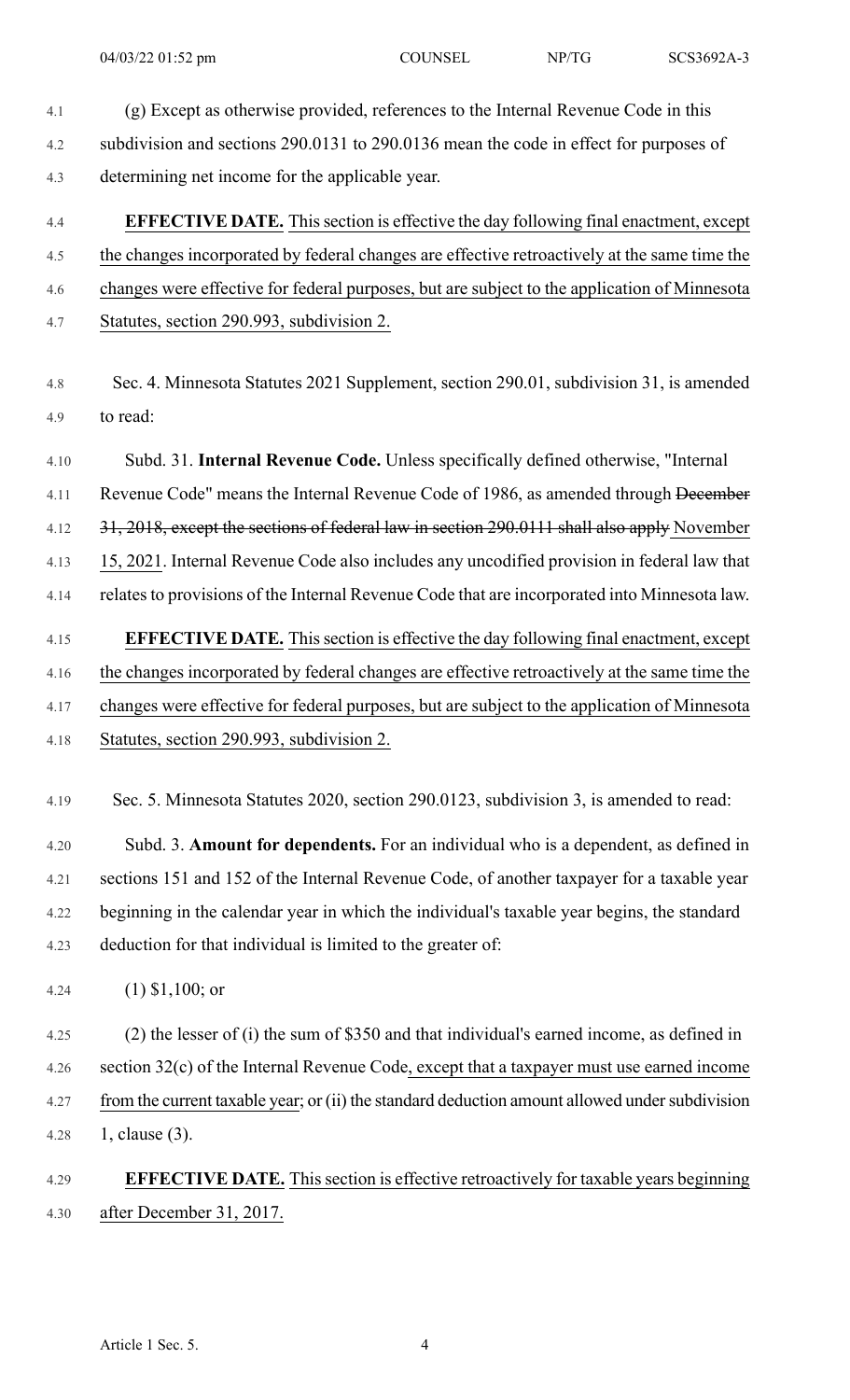| 5.1  | Sec. 6. Minnesota Statutes 2020, section 290.0131, is amended by adding a subdivision           |
|------|-------------------------------------------------------------------------------------------------|
| 5.2  | to read:                                                                                        |
| 5.3  | Subd. 19. Meal expenses. The amount of meal expenses in excess of the 50 percent                |
| 5.4  | limitation under section $274(n)(1)$ of the Internal Revenue Code allowed under subsection      |
| 5.5  | $(n)$ , paragraph $(2)$ , subparagraph $(D)$ , of that section is an addition.                  |
| 5.6  | <b>EFFECTIVE DATE.</b> This section is effective for taxable years beginning after December     |
| 5.7  | 31, 2021.                                                                                       |
| 5.8  | Sec. 7. Minnesota Statutes 2020, section 290.0131, is amended by adding a subdivision           |
| 5.9  | to read:                                                                                        |
| 5.10 | Subd. 20. Special limited adjustment. (a) For taxable years beginning after December            |
| 5.11 | 31, 2021, and before January 1, 2023, the amount calculated under section 290.993,              |
| 5.12 | subdivision 2, paragraph (c), that increases net income for the taxable year is an addition.    |
| 5.13 | (b) Partners, shareholders, or beneficiaries who file their returns on a calendar year basis,   |
| 5.14 | and who received an addition from a pass-through entity filing their return on a fiscal year    |
| 5.15 | basis, must make the addition in the taxable year it is received as required for federal income |
| 5.16 | tax purposes.                                                                                   |
| 5.17 | (c) This subdivision expires for taxable years beginning after December 31, 2023.               |
| 5.18 | <b>EFFECTIVE DATE.</b> This section is effective for taxable years beginning after December     |
| 5.19 | 31, 2021, and before January 1, 2024.                                                           |
| 5.20 | Sec. 8. Minnesota Statutes 2020, section 290.0132, subdivision 18, is amended to read:          |
| 5.21 | Subd. 18. Net operating losses. (a) The amount of the net operating loss allowed under          |
| 5.22 | section 290.095, subdivision 11, paragraph (c), is a subtraction.                               |
| 5.23 | (b) The unused portion of a net operating loss carryover under section 290.095,                 |
| 5.24 | subdivision 11, paragraph (d), is a subtraction. The subtraction is the lesser of:              |
| 5.25 | (1) the amount carried into the taxable year minus any subtraction made under this              |
| 5.26 | section for prior taxable years; or                                                             |
| 5.27 | (2) 80 percent of Minnesota taxable net income in a single taxable year and determined          |
| 5.28 | without regard to this subtraction.                                                             |
| 5.29 | <b>EFFECTIVE DATE.</b> This section is effective for taxable years beginning after December     |
| 5.30 | 31, 2021.                                                                                       |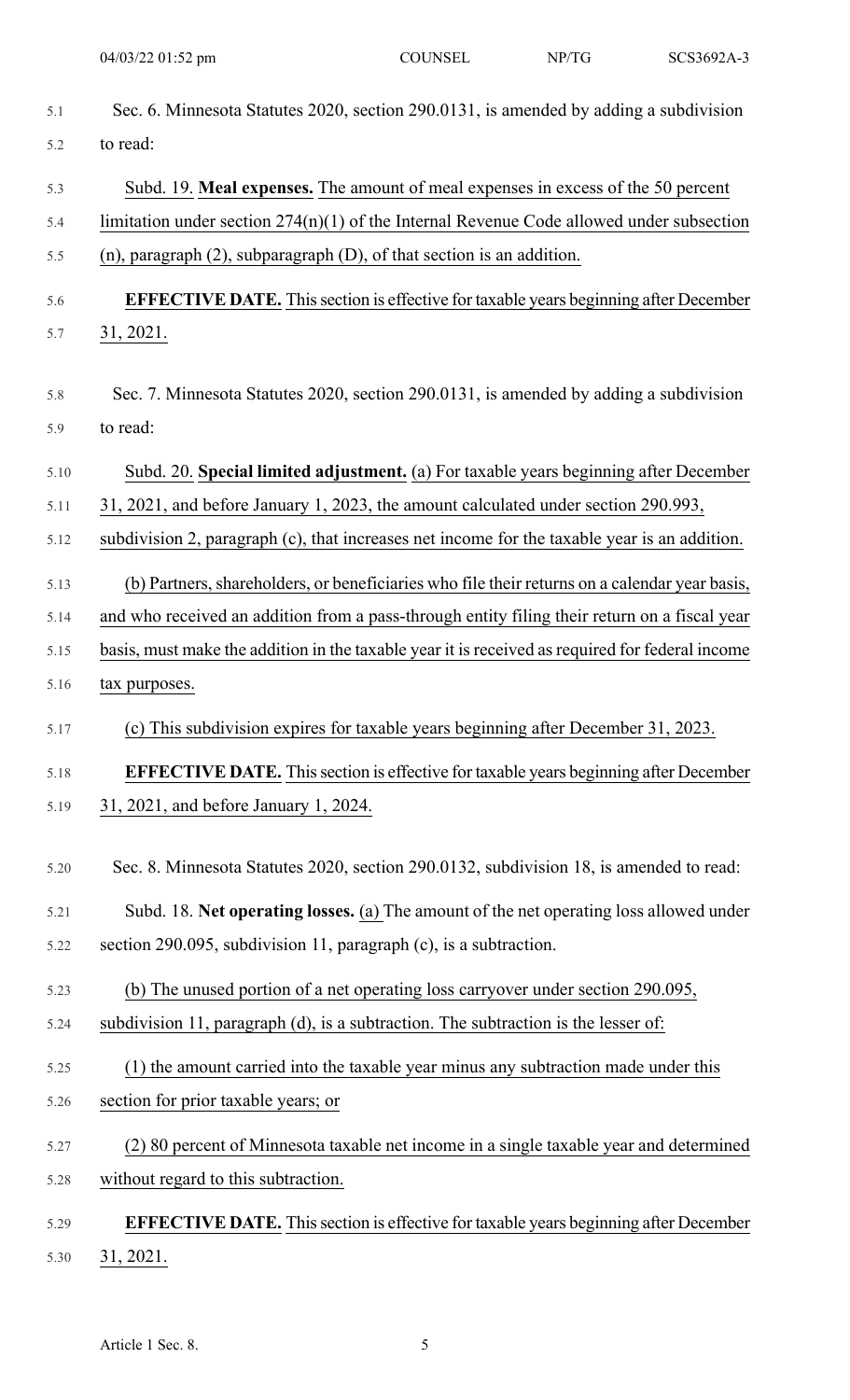| 6.1  | Sec. 9. Minnesota Statutes 2020, section 290.0132, is amended by adding a subdivision          |
|------|------------------------------------------------------------------------------------------------|
| 6.2  | to read:                                                                                       |
| 6.3  | Subd. 31. Special Limited Adjustment. (a) For taxable years beginning after December           |
| 6.4  | 31, 2021, and before January 1, 2023, the amount calculated under section 290.993,             |
| 6.5  | subdivision 2, paragraph (c), that decreases net income for the taxable year is a subtraction. |
| 6.6  | (b) Partners, shareholders, or beneficiaries who file their returns on a calendar year basis,  |
| 6.7  | and who received a subtraction from a pass-through entity filing their return on a fiscal year |
| 6.8  | basis, must make the subtraction in the taxable year it is received as required for federal    |
| 6.9  | income tax purposes.                                                                           |
| 6.10 | (c) This subdivision expires for taxable years beginning after December 31, 2023.              |
| 6.11 | <b>EFFECTIVE DATE.</b> This section is effective for taxable years beginning after December    |
| 6.12 | 31, 2021, and before January 1, 2024.                                                          |
| 6.13 | Sec. 10. Minnesota Statutes 2020, section 290.0132, is amended by adding a subdivision         |
| 6.14 | to read:                                                                                       |
|      |                                                                                                |
| 6.15 | Subd. 32. Delayed business interest. For each of the five taxable years beginning after        |
| 6.16 | December 31, 2021, there is allowed a subtraction equal to one-fifth of the adjustment         |
| 6.17 | amount, to the extent not already deducted, for the exclusion under section 290.993,           |
| 6.18 | subdivision 2, paragraph (c), clause (11), due to the Coronavirus Aid, Relief and Economic     |
| 6.19 | Security Act, Public Law 116-136, section 2306.                                                |
| 6.20 | <b>EFFECTIVE DATE.</b> This section is effective for taxable years beginning after December    |
| 6.21 | <u>31, 2021.</u>                                                                               |
|      |                                                                                                |
| 6.22 | Sec. 11. Minnesota Statutes 2020, section 290.0133, is amended by adding a subdivision         |
| 6.23 | to read:                                                                                       |
| 6.24 | Subd. 15. Meal expenses. The amount of meal expenses in excess of the 50 percent               |
| 6.25 | limitation under section $274(n)(1)$ of the Internal Revenue Code allowed under section        |
| 6.26 | $274(n)(2)(D)$ of the Internal Revenue Code is an addition.                                    |
| 6.27 | <b>EFFECTIVE DATE.</b> This section is effective for taxable years beginning after December    |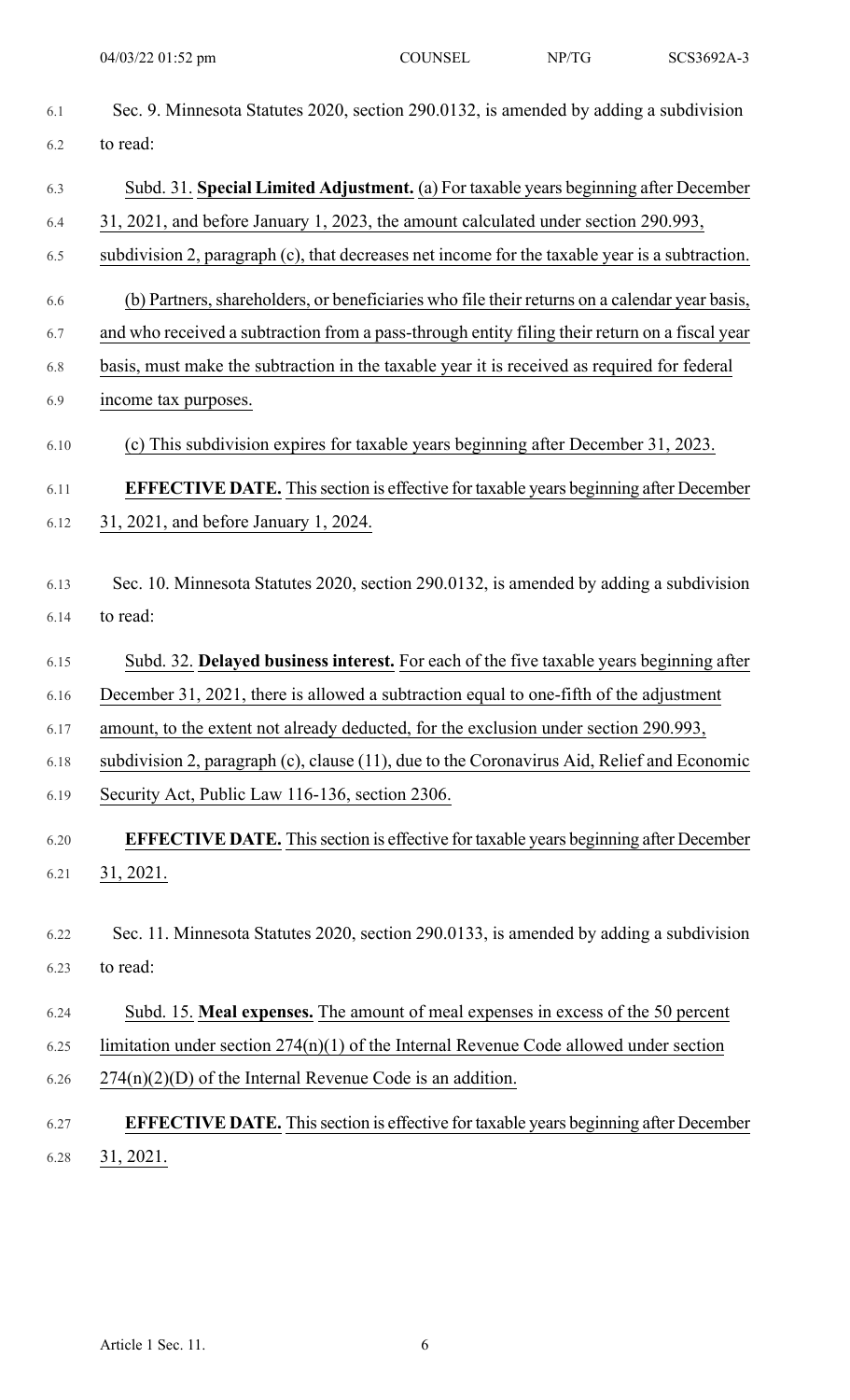| 7.1     | Sec. 12. Minnesota Statutes 2020, section 290.0133, is amended by adding a subdivision           |
|---------|--------------------------------------------------------------------------------------------------|
| 7.2     | to read:                                                                                         |
| 7.3     | Subd. 16. Special Limited Adjustment. (a) For taxable years beginning after December             |
| 7.4     | 31, 2021, and before January 1, 2023, the amount calculated under section 290.993,               |
| 7.5     | subdivision 2, paragraph (c), that increases net income for the taxable year is an addition.     |
| 7.6     | (b) Partners, shareholders, or beneficiaries who file their returns on a calendar year basis,    |
| 7.7     | and who received an addition from a pass-through entity filing their return on a fiscal year     |
| $7.8\,$ | basis, must make the addition in the taxable year it is received as required for federal income  |
| 7.9     | tax purposes.                                                                                    |
| 7.10    | (c) This subdivision expires for taxable years beginning after December 31, 2023.                |
| 7.11    | <b>EFFECTIVE DATE.</b> This section is effective for taxable years beginning after December      |
| 7.12    | 31, 2021, and before January 1, 2024.                                                            |
|         |                                                                                                  |
| 7.13    | Sec. 13. Minnesota Statutes 2020, section 290.0134, is amended by adding a subdivision           |
| 7.14    | to read:                                                                                         |
| 7.15    | Subd. 20. Special Limited Adjustment. (a) For taxable years beginning after December             |
| 7.16    | 31, 2021, and before January 1, 2023, the amount calculated under section 290.993,               |
| 7.17    | subdivision 2, paragraph (c), that decreases net income for the taxable year is a subtraction.   |
| 7.18    | (b) Partners, shareholders, or beneficiaries who file their returns on a calendar year basis,    |
| 7.19    | and who received a subtraction from a pass-through entity filing their return on a fiscal year   |
| 7.20    | basis, must make the subtraction in the taxable year it is received as required for federal      |
| 7.21    | income tax purposes.                                                                             |
| 7.22    | (c) This subdivision expires for taxable years beginning after December 31, 2023.                |
| 7.23    | <b>EFFECTIVE DATE.</b> This section is effective for taxable years beginning after December      |
| 7.24    | 31, 2021, and before January 1, 2024.                                                            |
|         |                                                                                                  |
| 7.25    | Sec. 14. Minnesota Statutes 2020, section 290.0134, is amended by adding a subdivision           |
| 7.26    | to read:                                                                                         |
| 7.27    | Subd. 21. Delayed business interest. For each of the five taxable years beginning after          |
| 7.28    | December 31, 2021, there is allowed a subtraction equal to one-fifth of the adjustment           |
| 7.29    | amount, to the extent not already deducted, for the exclusion under section 290.993,             |
| 7.30    | subdivision 2, paragraph $(c)$ , clause $(11)$ , due to the Coronavirus Aid, Relief and Economic |
| 7.31    | Security Act, Public Law 116-136, section 2306.                                                  |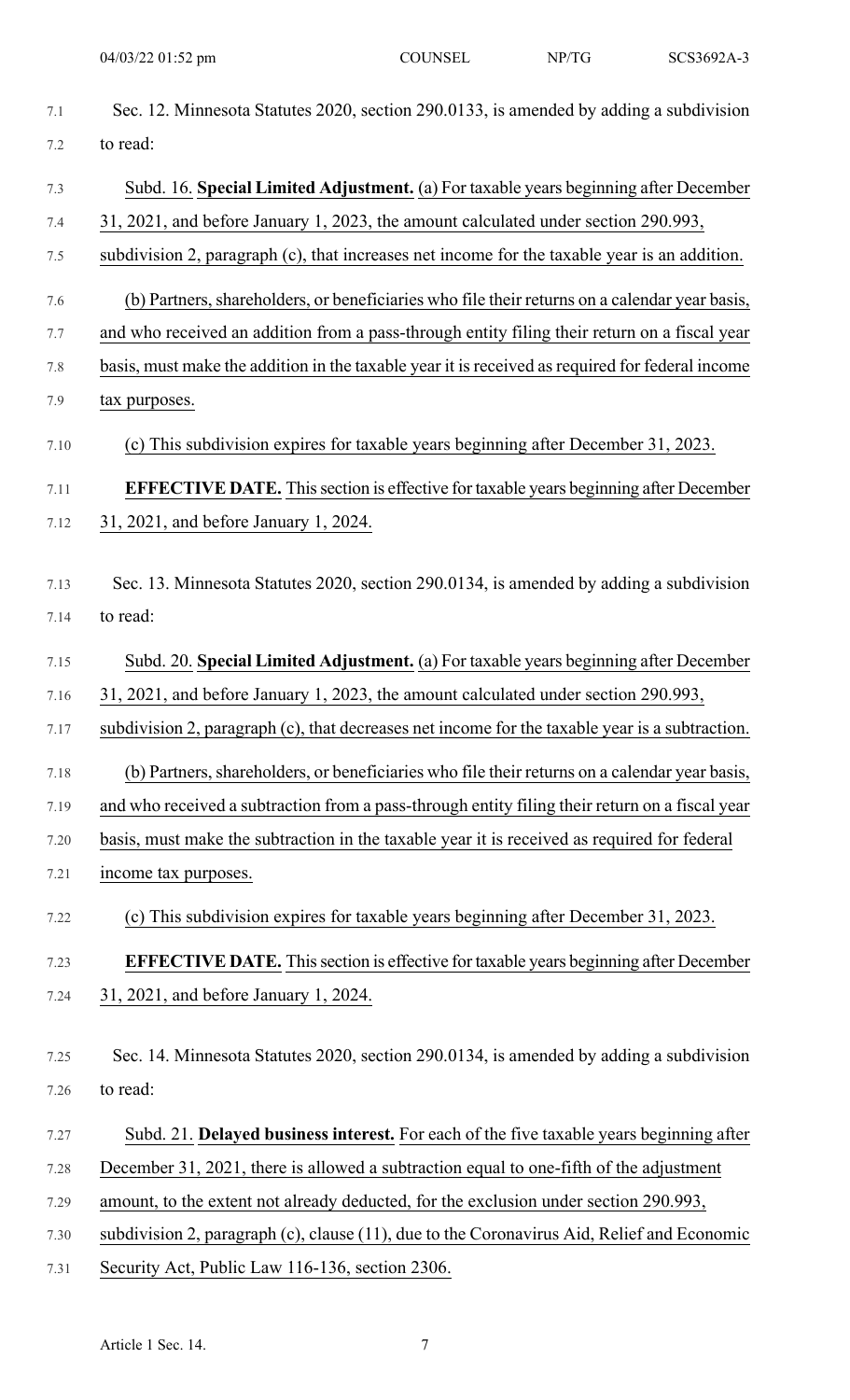|            | 04/03/22 01:52 pm                                                                                   | <b>COUNSEL</b> | NP/TG | SCS3692A-3 |
|------------|-----------------------------------------------------------------------------------------------------|----------------|-------|------------|
| 8.1        | <b>EFFECTIVE DATE.</b> This section is effective for taxable years beginning after December         |                |       |            |
| 8.2        | 31, 2021.                                                                                           |                |       |            |
|            |                                                                                                     |                |       |            |
| 8.3<br>8.4 | Sec. 15. Minnesota Statutes 2021 Supplement, section 290.06, subdivision 2c, is amended<br>to read: |                |       |            |
|            |                                                                                                     |                |       |            |
| 8.5        | Subd. 2c. Schedules of rates for individuals, estates, and trusts. (a) The income taxes             |                |       |            |
| 8.6        | imposed by this chapter upon married individuals filing joint returns and surviving spouses         |                |       |            |
| 8.7        | as defined in section 2(a) of the Internal Revenue Code must be computed by applying to             |                |       |            |
| $8.8\,$    | their taxable net income the following schedule of rates:                                           |                |       |            |
| 8.9        | $(1)$ On the first \$38,770, 5.35 percent;                                                          |                |       |            |
| 8.10       | (2) On all over \$38,770, but not over \$154,020, 6.8 percent;                                      |                |       |            |
| 8.11       | (3) On all over \$154,020, but not over \$269,010, 7.85 percent;                                    |                |       |            |
| 8.12       | (4) On all over \$269,010, 9.85 percent.                                                            |                |       |            |
| 8.13       | Married individuals filing separate returns, estates, and trusts must compute their income          |                |       |            |
| 8.14       | tax by applying the above rates to their taxable income, except that the income brackets            |                |       |            |
| 8.15       | will be one-half of the above amounts after the adjustment required in subdivision 2d.              |                |       |            |
| 8.16       | (b) The income taxes imposed by this chapter upon unmarried individuals must be                     |                |       |            |
| 8.17       | computed by applying to taxable net income the following schedule of rates:                         |                |       |            |
| 8.18       | $(1)$ On the first \$26,520, 5.35 percent;                                                          |                |       |            |
| 8.19       | $(2)$ On all over \$26,520, but not over \$87,110, 6.8 percent;                                     |                |       |            |
| 8.20       | (3) On all over \$87,110, but not over \$161,720, 7.85 percent;                                     |                |       |            |
| 8.21       | (4) On all over \$161,720, 9.85 percent.                                                            |                |       |            |
| 8.22       | (c) The income taxes imposed by this chapter upon unmarried individuals qualifying as               |                |       |            |
| 8.23       | a head of household as defined in section 2(b) of the Internal Revenue Code must be                 |                |       |            |
| 8.24       | computed by applying to taxable net income the following schedule of rates:                         |                |       |            |
| 8.25       | $(1)$ On the first \$32,650, 5.35 percent;                                                          |                |       |            |
| 8.26       | (2) On all over \$32,650, but not over \$131,190, 6.8 percent;                                      |                |       |            |

- 8.27 (3) On all over \$131,190, but not over \$214,980, 7.85 percent;
- 8.28 (4) On all over \$214,980, 9.85 percent.
- 8.29 (d) In lieu of a tax computed according to the rates set forth in this subdivision, the tax
- 8.30 of any individual taxpayer whose taxable net income for the taxable year is less than an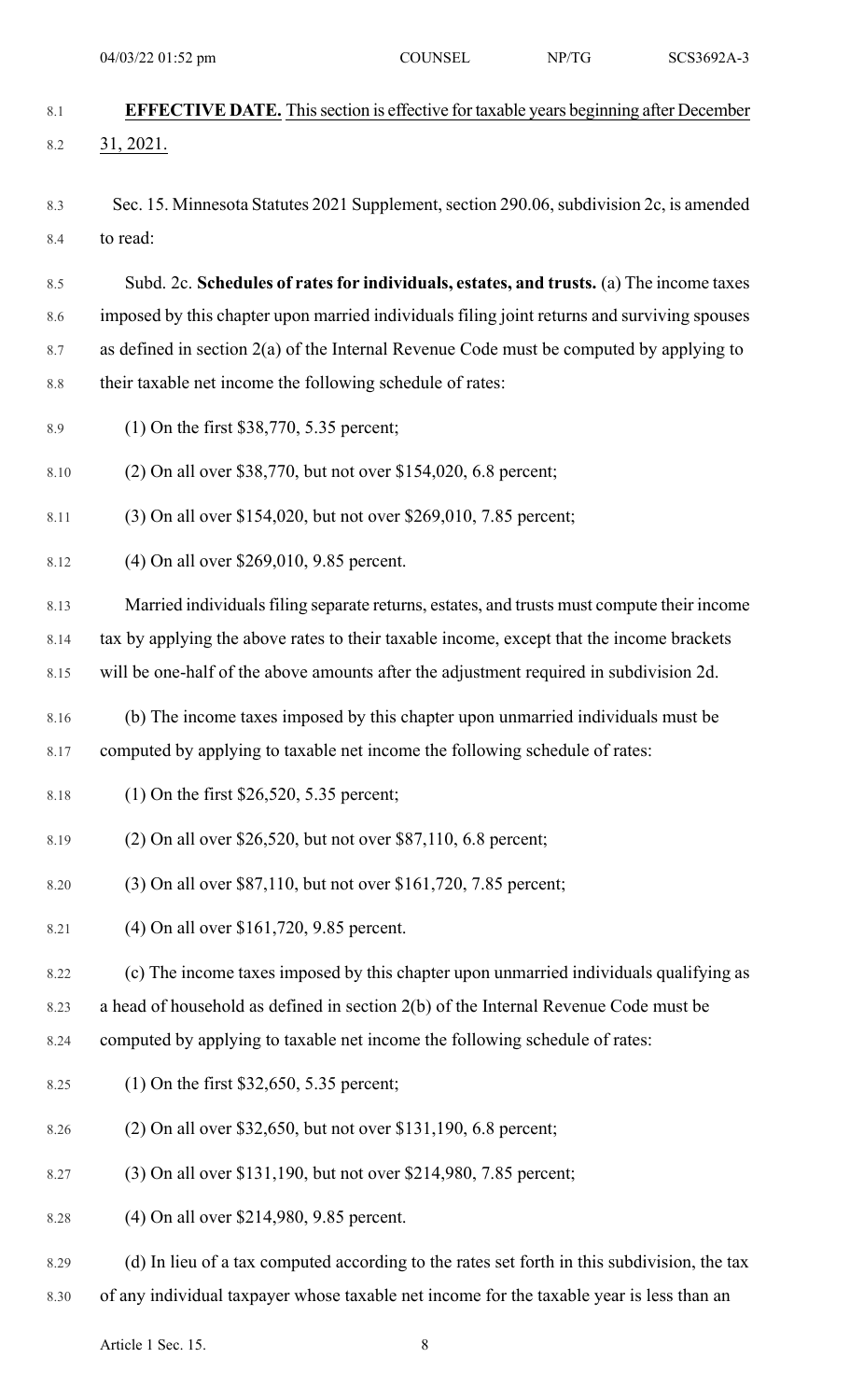9.3 than \$100. The amount of tax for each bracket shall be computed at the rates set forth in

9.4 this subdivision, provided that the commissioner may disregard a fractional part of a dollar 9.5 unless it amounts to 50 cents or more, in which case it may be increased to \$1.

9.6 (e) An individual who is not a Minnesota resident for the entire year must compute the 9.7 individual's Minnesota income tax as provided in this subdivision. After the application of 9.8 the nonrefundable credits provided in this chapter, the tax liability must then be multiplied 9.9 by a fraction in which:

9.10 (1) the numerator is the individual's Minnesota source federal adjusted gross income as 9.11 defined in section 62 of the Internal Revenue Code and increased by:

9.12 (i) the additions required under sections 290.0131, subdivisions 2, 6, 8 to 10, 16, and 9.13 17, 19, and 20, and 290.0137, paragraph (a); and reduced by

9.14 (ii) the Minnesota assignable portion of the subtraction for United States government 9.15 interest under section 290.0132, subdivision 2, the subtractions under sections 290.0132, 9.16 subdivisions 9, 10, 14, 15, 17, 18, and 27, 31, and 32, and 290.0137, paragraph (c), after 9.17 applying the allocation and assignability provisions of section 290.081, clause (a), or 290.17; 9.18 and

9.19 (2) the denominator is the individual's federal adjusted gross income as defined in section 9.20 62 of the Internal Revenue Code, increased by:

- 9.21 (i) the additions required under sections 290.0131, subdivisions 2, 6, 8 to 10, 16, and 9.22 17, 19, and 20, and 290.0137, paragraph (a); and reduced by
- 9.23 (ii) the subtractions under sections 290.0132, subdivisions 2, 9, 10, 14, 15, 17, 18, and 9.24 27, 31, and 32, and 290.0137, paragraph (c).

9.25 (f) If an individual who is not a Minnesota resident for the entire year is a qualifying 9.26 owner of a qualifying entity that elects to pay tax as provided in section 289A.08, subdivision 9.27 7a, paragraph (b), the individual must compute the individual's Minnesota income tax as 9.28 provided in paragraph (e), and also must include, to the extent attributed to the electing 9.29 qualifying entity:

- 9.30 (1) in paragraph (e), clause (1), item (i), and paragraph (e), clause (2), item (i), the 9.31 addition under section 290.0131, subdivision 5; and
- 9.32 (2) in paragraph (e), clause (1), item (ii), and paragraph (e), clause (2), item (ii), the 9.33 subtraction under section 290.0132, subdivision 3.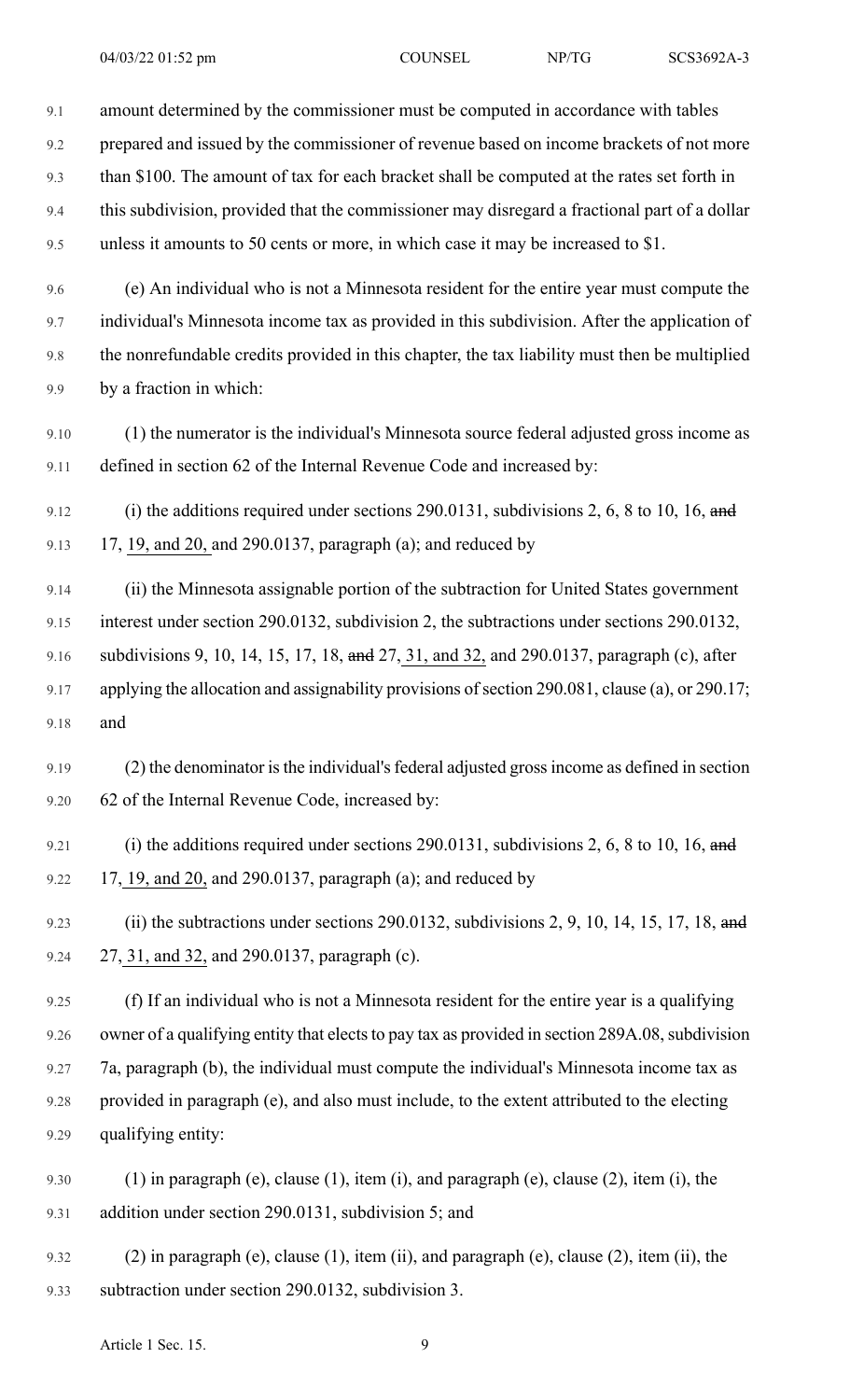| 10.1  | <b>EFFECTIVE DATE.</b> This section is effective for taxable years beginning after December |
|-------|---------------------------------------------------------------------------------------------|
| 10.2  | 31,2021.                                                                                    |
| 10.3  | Sec. 16. Minnesota Statutes 2020, section 290.0671, subdivision 1a, is amended to read:     |
| 10.4  | Subd. 1a. Definitions. For purposes of this section, the following terms "qualifying        |
| 10.5  | $child,"$ and "earned income," have the meanings given in section $32(e)$ of the Internal   |
| 10.6  | Revenue Code, and the term "adjusted gross income" has the meaning given in section 62      |
| 10.7  | of the Internal Revenue Code. :                                                             |
| 10.8  | "Earned income of the lesser-earning spouse" has the meaning given in section 290.0675,     |
| 10.9  | subdivision 1, paragraph (d).                                                               |
| 10.10 | (1) "qualifying child" has the meaning given in section $32(c)(3)$ of the Internal Revenue  |
| 10.11 | Code;                                                                                       |
| 10.12 | (2) "earned income" has the meaning given in section $32(c)(2)$ of the Internal Revenue     |
| 10.13 | Code, except that a taxpayer must use earned income from the current taxable year;          |
| 10.14 | (3) "adjusted gross income" has the meaning given in section 62 of the Internal Revenue     |
| 10.15 | Code; and                                                                                   |
| 10.16 | (4) "earned income of the lesser earning spouse" has the meaning given in section           |
| 10.17 | 290.0675, subdivision 1, paragraph (d).                                                     |
| 10.18 | <b>EFFECTIVE DATE.</b> This section is effective retroactively for taxable years beginning  |
| 10.19 | after December 31, 2017.                                                                    |
| 10.20 | Sec. 17. Minnesota Statutes 2020, section 290.0675, subdivision 1, is amended to read:      |
| 10.21 | Subdivision 1. Definitions. (a) For purposes of this section the following terms have       |
| 10.22 | the meanings given.                                                                         |
| 10.23 | (b) "Earned income" means the sum of the following, to the extent included in Minnesota     |
| 10.24 | taxable income:                                                                             |
| 10.25 | (1) earned income as defined in section $32(c)(2)$ of the Internal Revenue Code, except     |
| 10.26 | that a taxpayer must use earned income from the current taxable year;                       |
| 10.27 | (2) income received from a retirement pension, profit-sharing, stock bonus, or annuity      |
| 10.28 | plan; and                                                                                   |
| 10.29 | (3) Social Security benefits as defined in section $86(d)(1)$ of the Internal Revenue Code. |
| 10.30 | (c) "Taxable income" means net income as defined in section 290.01, subdivision 19.         |

Article 1 Sec. 17. 10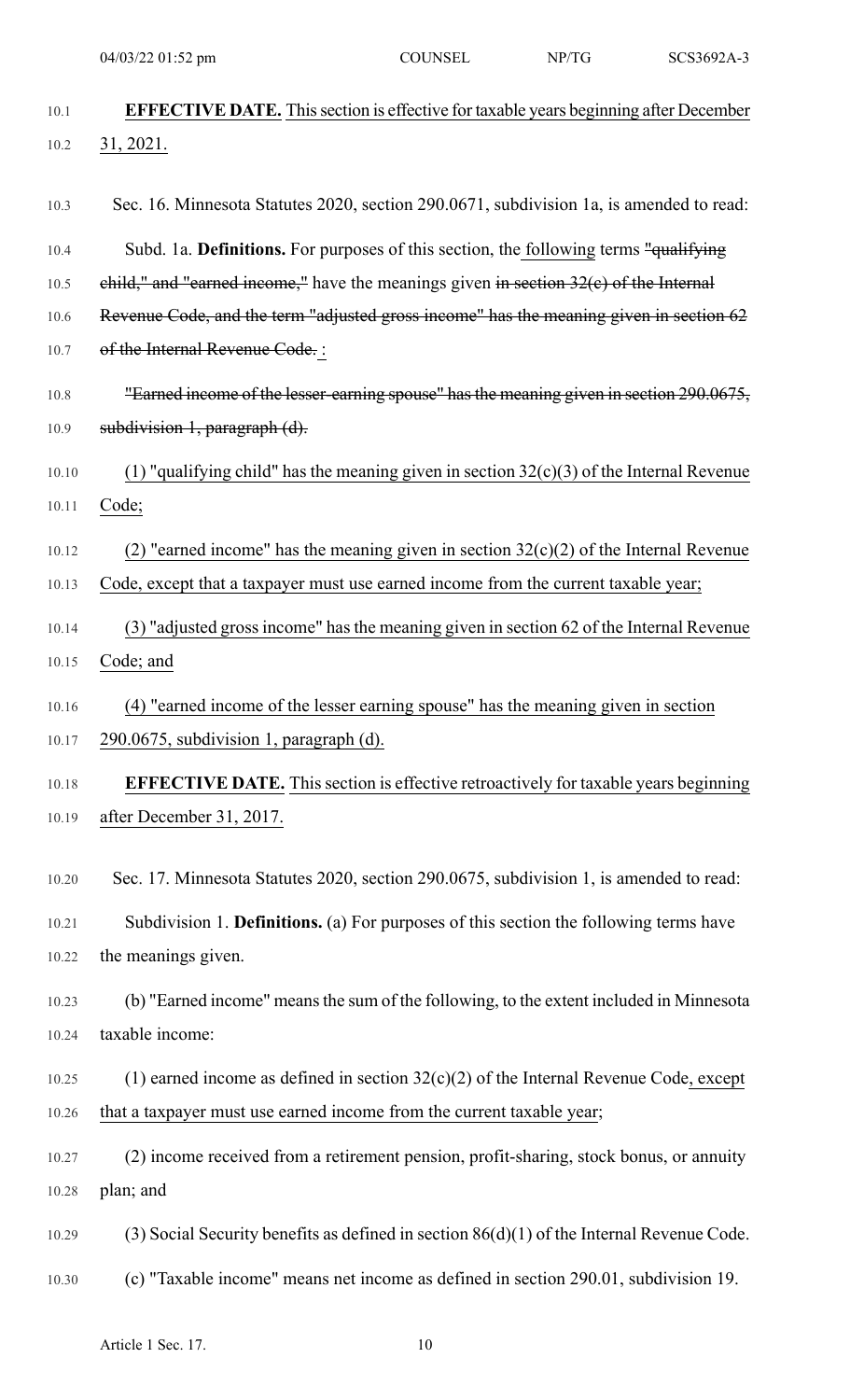11.1 (d) "Earned income of lesser-earning spouse" means the earned income of the spouse 11.2 with the lesser amount of earned income as defined in paragraph (b) for the taxable year 11.3 minus one-half the amount of the standard deduction under section 290.0123, subdivision 11.4 1, clause (1). 11.5 **EFFECTIVE DATE.** This section is effective retroactively for taxable years beginning 11.6 after December 31, 2017. 11.7 Sec. 18. Minnesota Statutes 2020, section 290.091, subdivision 2, is amended to read: 11.8 Subd. 2. **Definitions.** For purposes of the tax imposed by this section, the following 11.9 terms have the meanings given. 11.10 (a) "Alternative minimum taxable income" meansthe sum of the following for the taxable 11.11 year: 11.12 (1) the taxpayer's federal alternative minimum taxable income as defined in section 11.13 55(b)(2) of the Internal Revenue Code; 11.14 (2) the taxpayer's itemized deductions allowed in computing federal alternative minimum 11.15 taxable income, but excluding: 11.16 (i) the charitable contribution deduction undersection 170 of the Internal Revenue Code; 11.17 (ii) the medical expense deduction; 11.18 (iii) the casualty, theft, and disaster loss deduction; and 11.19 (iv) the impairment-related work expenses of a person with a disability; 11.20 (3) for depletion allowances computed under section 613A(c) of the Internal Revenue 11.21 Code, with respect to each property (as defined in section 614 of the Internal Revenue Code), 11.22 to the extent not included in federal alternative minimum taxable income, the excess of the 11.23 deduction for depletion allowable under section 611 of the Internal Revenue Code for the 11.24 taxable year over the adjusted basis of the property at the end of the taxable year (determined 11.25 without regard to the depletion deduction for the taxable year); 11.26 (4) to the extent not included in federal alternative minimum taxable income, the amount 11.27 of the tax preference for intangible drilling cost under section  $57(a)(2)$  of the Internal Revenue 11.28 Code determined without regard to subparagraph (E); 11.29 (5) to the extent not included in federal alternative minimum taxable income, the amount 11.30 of interest income as provided by section 290.0131, subdivision 2;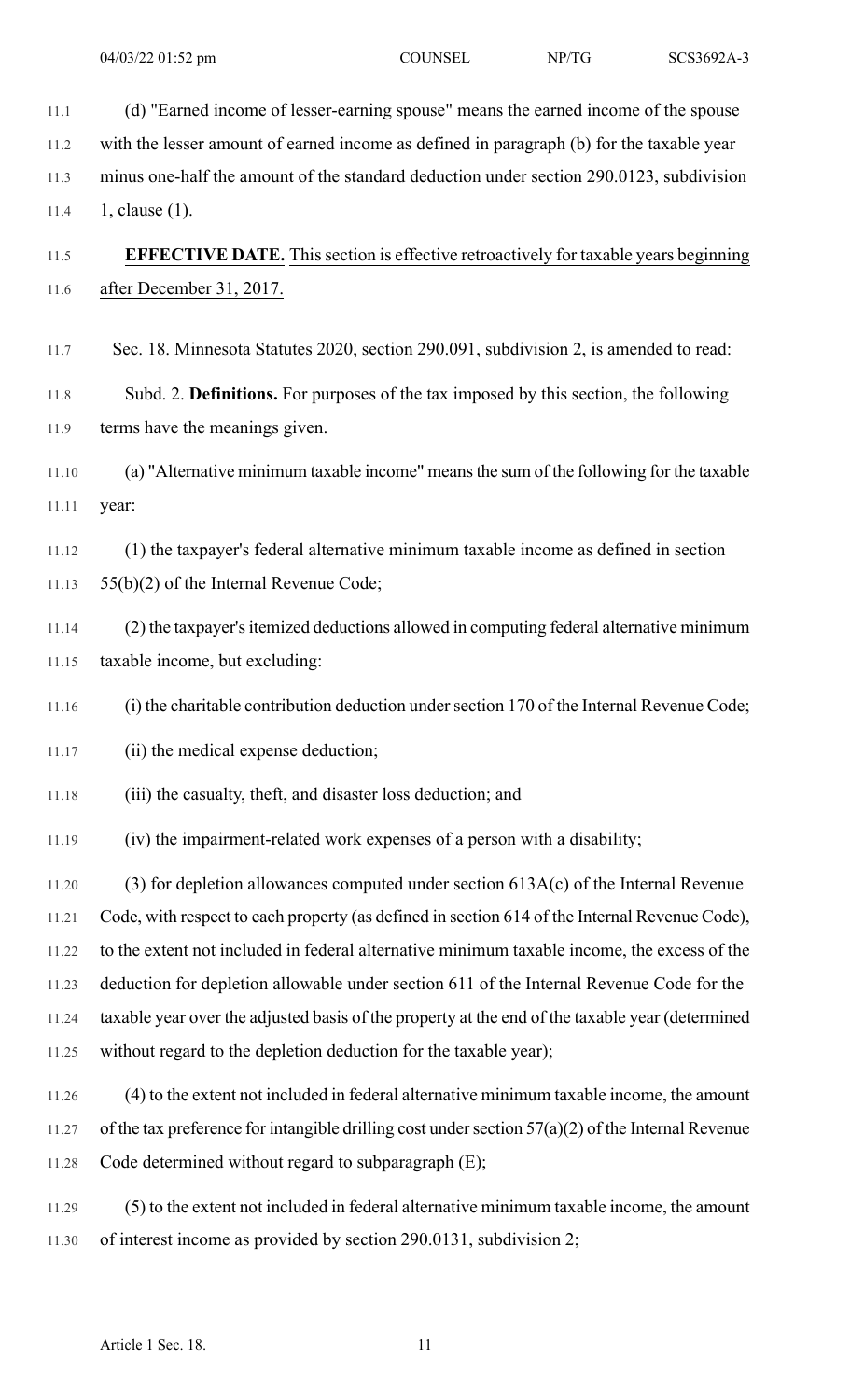| 12.1  | (6) the amount of addition required by section 290.0131, subdivisions 9, 10, and 16, and        |
|-------|-------------------------------------------------------------------------------------------------|
| 12.2  | 20;                                                                                             |
| 12.3  | (7) the deduction allowed under section 199A of the Internal Revenue Code, to the extent        |
| 12.4  | not included in the addition required under clause (6); and                                     |
| 12.5  | (8) to the extent not included in federal alternative minimum taxable income, the amount        |
| 12.6  | of foreign-derived intangible income deducted under section 250 of the Internal Revenue         |
| 12.7  | Code;                                                                                           |
| 12.8  | less the sum of the amounts determined under the following:                                     |
| 12.9  | $(i)$ interest income as defined in section 290.0132, subdivision 2;                            |
| 12.10 | (ii) an overpayment of state income tax as provided by section 290.0132, subdivision            |
| 12.11 | 3, to the extent included in federal alternative minimum taxable income;                        |
| 12.12 | (iii) the amount of investment interest paid or accrued within the taxable year on              |
| 12.13 | indebtedness to the extent that the amount does not exceed net investment income, as defined    |
| 12.14 | in section $163(d)(4)$ of the Internal Revenue Code. Interest does not include amounts deducted |
| 12.15 | in computing federal adjusted gross income;                                                     |
| 12.16 | (iv) amounts subtracted from federal taxable or adjusted gross income as provided by            |
| 12.17 | section 290.0132, subdivisions 7, 9 to 15, 17, 21, 24, and 26 to 29 31;                         |
| 12.18 | (v) the amount of the net operating loss allowed under section 290.095, subdivision 11,         |
| 12.19 | paragraph paragraphs (c) and (d); and                                                           |
| 12.20 | (vi) the amount allowable as a Minnesota itemized deduction under section 290.0122,             |
| 12.21 | subdivision 7.                                                                                  |
| 12.22 | In the case of an estate or trust, alternative minimum taxable income must be computed          |
| 12.23 | as provided in section 59(c) of the Internal Revenue Code, except alternative minimum           |
| 12.24 | taxable income must be increased by the addition in section 290.0131, subdivision 16.           |
| 12.25 | (b) "Investment interest" means investment interest as defined in section $163(d)(3)$ of        |
| 12.26 | the Internal Revenue Code.                                                                      |
| 12.27 | (c) "Net minimum tax" means the minimum tax imposed by this section.                            |
| 12.28 | (d) "Regular tax" means the tax that would be imposed under this chapter (without regard        |
| 12.29 | to this section and section 290.032), reduced by the sum of the nonrefundable credits allowed   |
| 12.30 | under this chapter.                                                                             |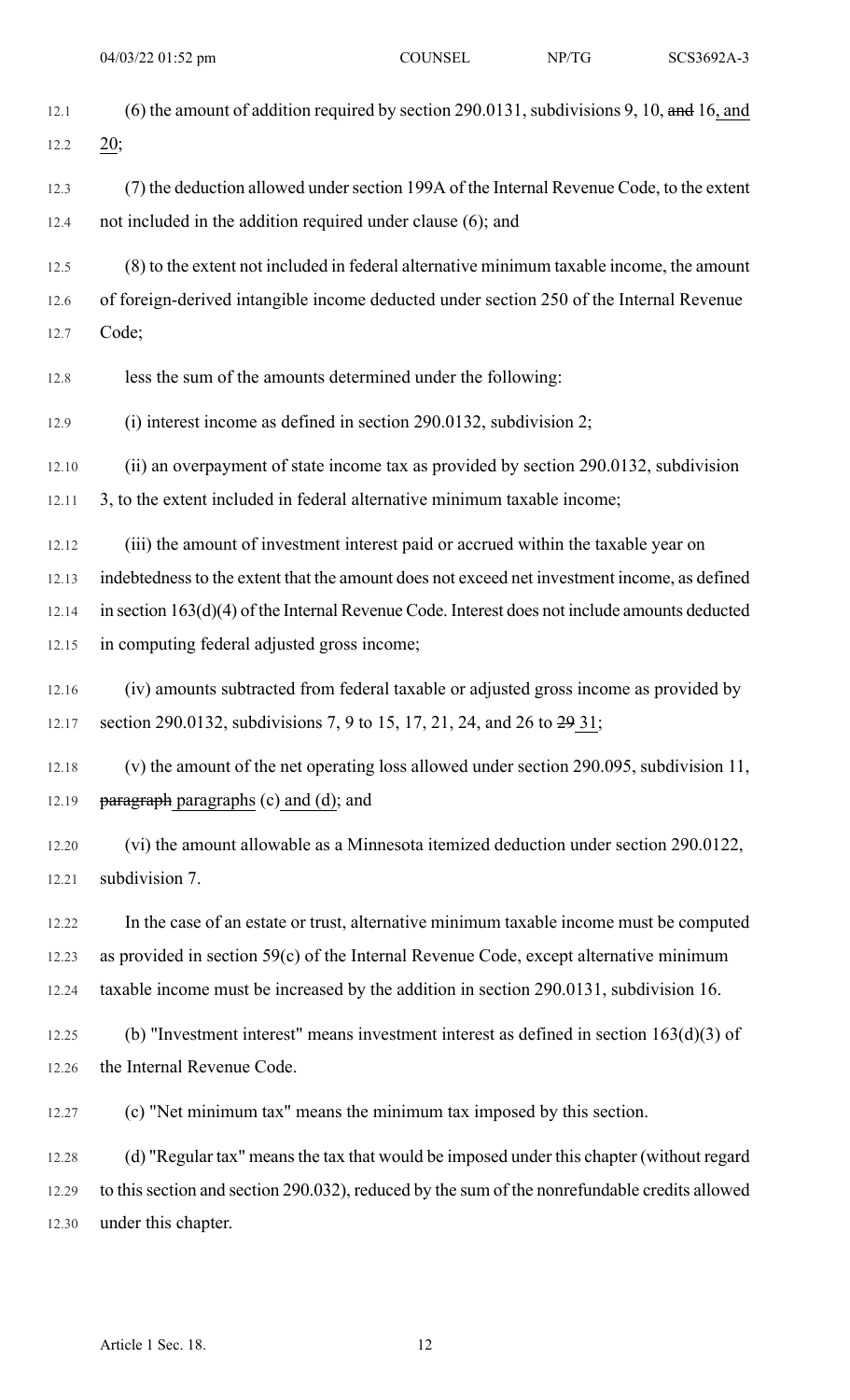13.1 (e) "Tentative minimum tax" equals 6.75 percent of alternative minimum taxable income 13.2 after subtracting the exemption amount determined under subdivision 3.

#### 13.3 **EFFECTIVE DATE.** Thissection is effective for taxable years beginning after December 13.4 31, 2021.

13.5 Sec. 19. Minnesota Statutes 2020, section 290.095, subdivision 11, is amended to read:

13.6 Subd. 11. **Carryback or carryover adjustments.** (a) Except as provided in paragraph 13.7 (c), for individuals, estates, and trusts the amount of a net operating loss that may be carried 13.8 back or carried over shall be the same dollar amount allowable in the determination of 13.9 federal taxable income, provided that, notwithstanding any other provision, estates and 13.10 trusts must apply the following adjustments to the amount of the net operating loss that may 13.11 be carried back or carried over:

13.12 (1) Nonassignable income or losses as required by section 290.17.

13.13 (2) Deductions not allocable to Minnesota under section 290.17.

13.14 (b) The net operating loss carryback or carryover applied as a deduction in the taxable 13.15 year to which the net operating loss is carried back or carried over shall be equal to the net 13.16 operating loss carryback or carryover applied in the taxable year in arriving at federal taxable 13.17 income provided that trusts and estates must apply the following modifications:

13.18 (1) Increase the amount of carryback or carryover applied in the taxable year by the 13.19 amount of losses and interest, taxes and other expenses not assignable or allowable to 13.20 Minnesota incurred in the taxable year.

13.21 (2) Decrease the amount of carryback or carryover applied in the taxable year by the 13.22 amount of income not assignable to Minnesota earned in the taxable year. For estates and 13.23 trusts, the net operating loss carryback or carryover to the next consecutive taxable year 13.24 shall be the net operating loss carryback or carryover as calculated in clause (b) less the 13.25 amount applied in the earlier taxable year(s). No additional net operating loss carryback or 13.26 carryover shall be allowed to estates and trusts if the entire amount has been used to offset 13.27 Minnesota income in a year earlier than was possible on the federal return. However, if a 13.28 net operating loss carryback or carryover was allowed to offset federal income in a year 13.29 earlier than was possible on the Minnesota return, an estate or trust shall still be allowed to 13.30 offset Minnesota income but only if the loss was assignable to Minnesota in the year the 13.31 loss occurred.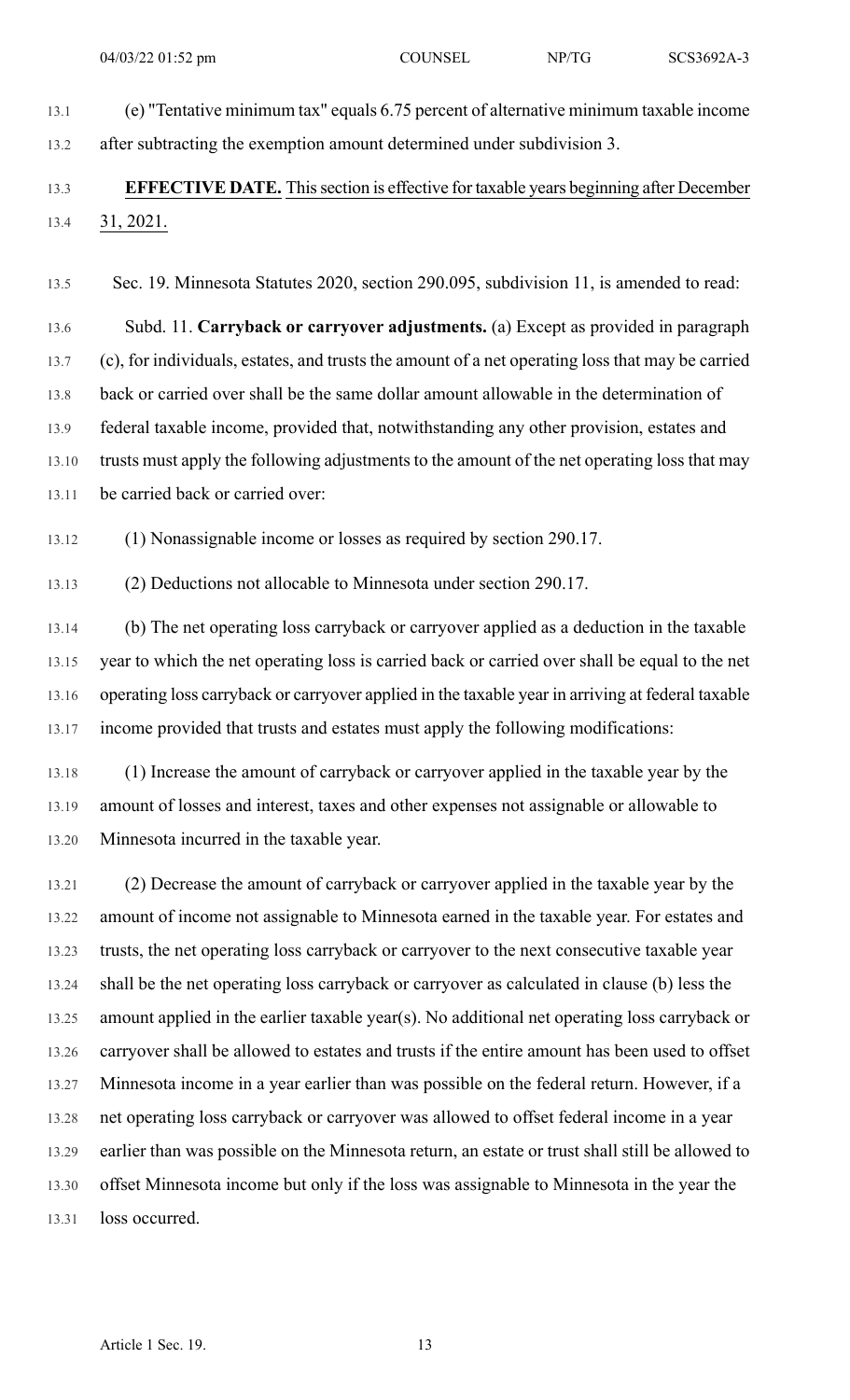14.1 (c) This paragraph does not apply to eligible small businesses that make a valid election 14.2 to carry back their losses for federal purposes under section 172(b)(1)(H) of the Internal 14.3 Revenue Code as amended through March 31, 2009.

14.4 (1) A net operating loss of an individual, estate, or trust that is allowed under this 14.5 subdivision and for which the taxpayer elects to carry back for more than two years under 14.6 section 172(b)(1)(H) of the Internal Revenue Code is a net operating loss carryback to each 14.7 of the two taxable years preceding the loss, and unused portions may be carried forward for 14.8 20 taxable years after the loss.

14.9 (2) The entire amount of the net operating loss for any taxable year must be carried to 14.10 the earliest of the taxable years to which the loss may be carried. The portion of the loss 14.11 which may be carried to each of the other taxable years is the excess, if any, of the amount 14.12 of the loss over the greater of the taxable net income or alternative minimum taxable income 14.13 for each of the taxable years to which the loss may be carried.

14.14 (d) For net operating loss carryovers or carrybacks arising in taxable years beginning 14.15 after December 31, 2017, and before December 31, 2020, a net operating loss carryover or 14.16 carryback is allowed as provided in the Internal Revenue Code as amended through December

14.17 31, 2018, as follows:

14.18 (1) the entire amount of the net operating loss, to the extent not already deducted, must

14.19 be carried to the earliest taxable year and any unused portion may be carried forward for

14.20 20 taxable years after the loss; and

14.21 (2) the portion of the loss which may be carried to each of the other taxable years is the 14.22 excess, if any, of the amount of the loss over the greater of the taxable net income or

14.23 alternative minimum taxable income for each of the taxable years to which the loss may be 14.24 carried.

#### 14.25 **EFFECTIVE DATE.** This section is effective retroactively for losses arising in taxable 14.26 years beginning after December 31, 2017, and before December 31, 2020.

14.27 Sec. 20. Minnesota Statutes 2021 Supplement, section 290.993, is amended to read:

#### 14.28 **290.993 SPECIAL LIMITED ADJUSTMENT.**

14.29 Subdivision 1. **Tax year 2018.** (a) For an individual, estate, or trust, or a partnership 14.30 that elects to file a composite return under section 289A.08, subdivision 7, for taxable years 14.31 beginning after December 31, 2017, and before January 1, 2019, the following special rules

14.32 apply: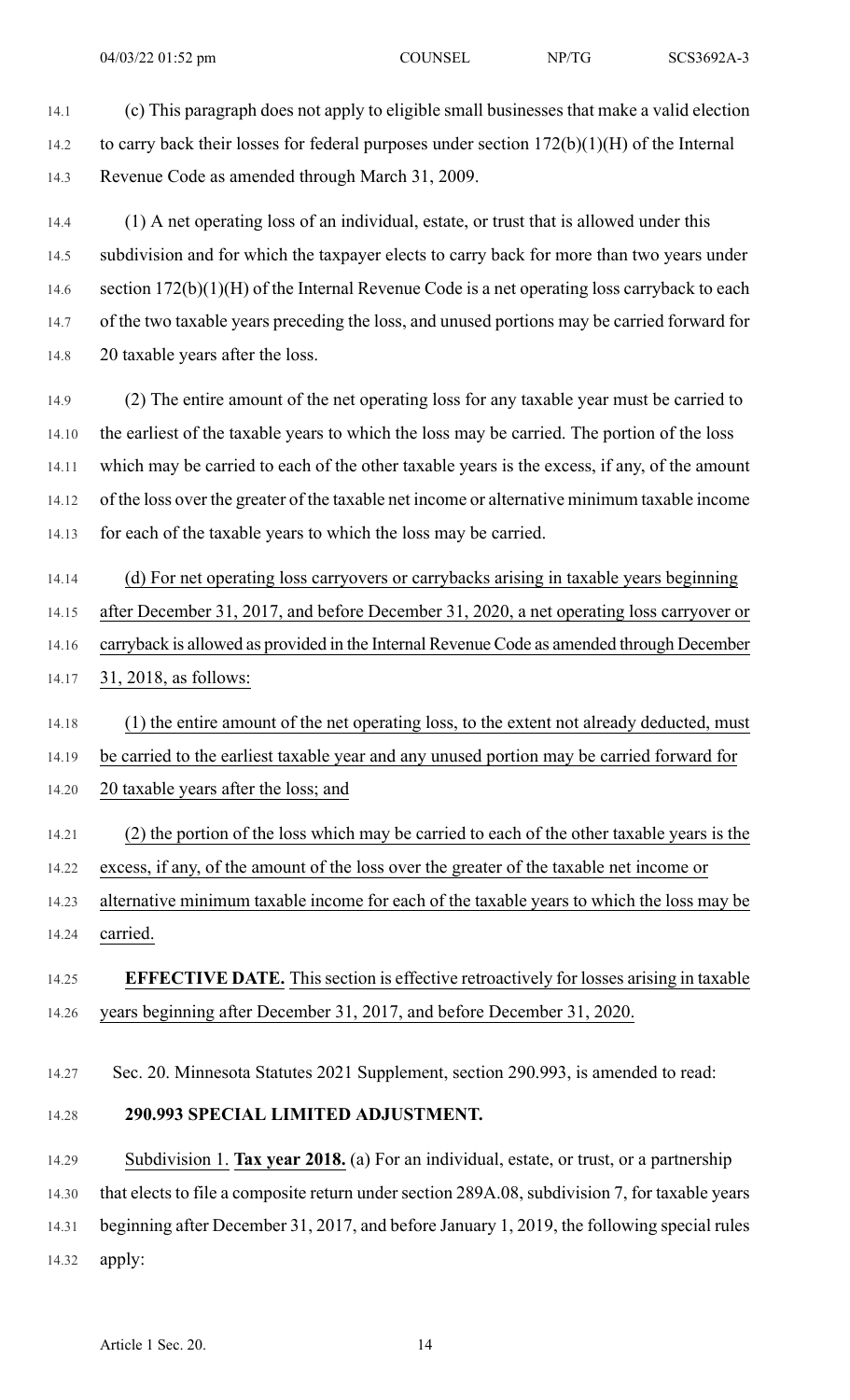15.1 (1) an individual income taxpayer may: (i) take the standard deduction; or (ii) make an 15.2 election undersection 63(e) of the Internal Revenue Code to itemize, for Minnesota individual 15.3 income tax purposes, regardless of the choice made on their federal return; and 15.4 (2) there is an adjustment to tax equal to the difference between the tax calculated under 15.5 this chapter using the Internal Revenue Code as amended through December 16, 2016, and 15.6 the tax calculated under this chapter using the Internal Revenue Code amended through 15.7 December 31, 2018, before the application of credits. The end result must be zero additional 15.8 tax due or refund. 15.9 (b) The adjustment in paragraph  $(a)$ , clause  $(2)$  this subdivision, does not apply to any 15.10 changes due to sections 11012, 13101, 13201, 13202, 13203, 13204, 13205, 13207, 13301, 15.11 13302, 13303, 13313, 13502, 13503, 13801, 14101, 14102, 14211 through 14215, and 15.12 14501 of Public Law 115-97; and section 40411 of Public Law 115-123. 15.13 Subd. 2. **Tax years 2017 to 2021.** (a) For all taxpayers, including an entity that elects 15.14 to file a composite return under section 289A.08, subdivision 7, and an entity that elects to 15.15 pay the pass-through entity tax under section 289A.08, subdivision 7a; for taxable years 15.16 beginning after December 31, 2016, and before January 1, 2022, the following rules apply. 15.17 (b) There is an adjustment to net income equal to the difference between the amount 15.18 calculated and reported under this chapter incorporating the Internal Revenue Code as 15.19 amended through Minnesota Laws 2021, First Special Session chapter 14, and the amount 15.20 calculated under this chapter incorporating the Internal Revenue Code as amended through 15.21 November 15, 2021. This adjustment is only allowed as provided in paragraph (c) and to 15.22 the extent the taxpayer reported a related nonconformity adjustment on their return for 15.23 taxable years beginning after December 31, 2016, and before January 1, 2022. This 15.24 adjustment does not include the changes due to the: 15.25 (1) Taxpayer Certainty and Disaster Relief Act of 2020, Public Law 116-260, section 15.26 114, exclusion of gross income of discharge of qualified principal residence indebtedness; 15.27 (2) Taxpayer Certainty and Disaster Relief Act of 2020, Public Law 116-260, section 15.28 304(b), special rules for disaster-related personal casualty losses; and 15.29 (3) American Rescue Plan Act, Public Law 117-2, section 9675, modification of treatment 15.30 of student loan forgiveness. 15.31 (c) For purposes of this subdivision, the term "nonconformity adjustment" means the 15.32 difference between adjusted grossincome as defined undersection 62 of the Internal Revenue 15.33 Code for individuals, and federal taxable income as defined under section 63 of the Internal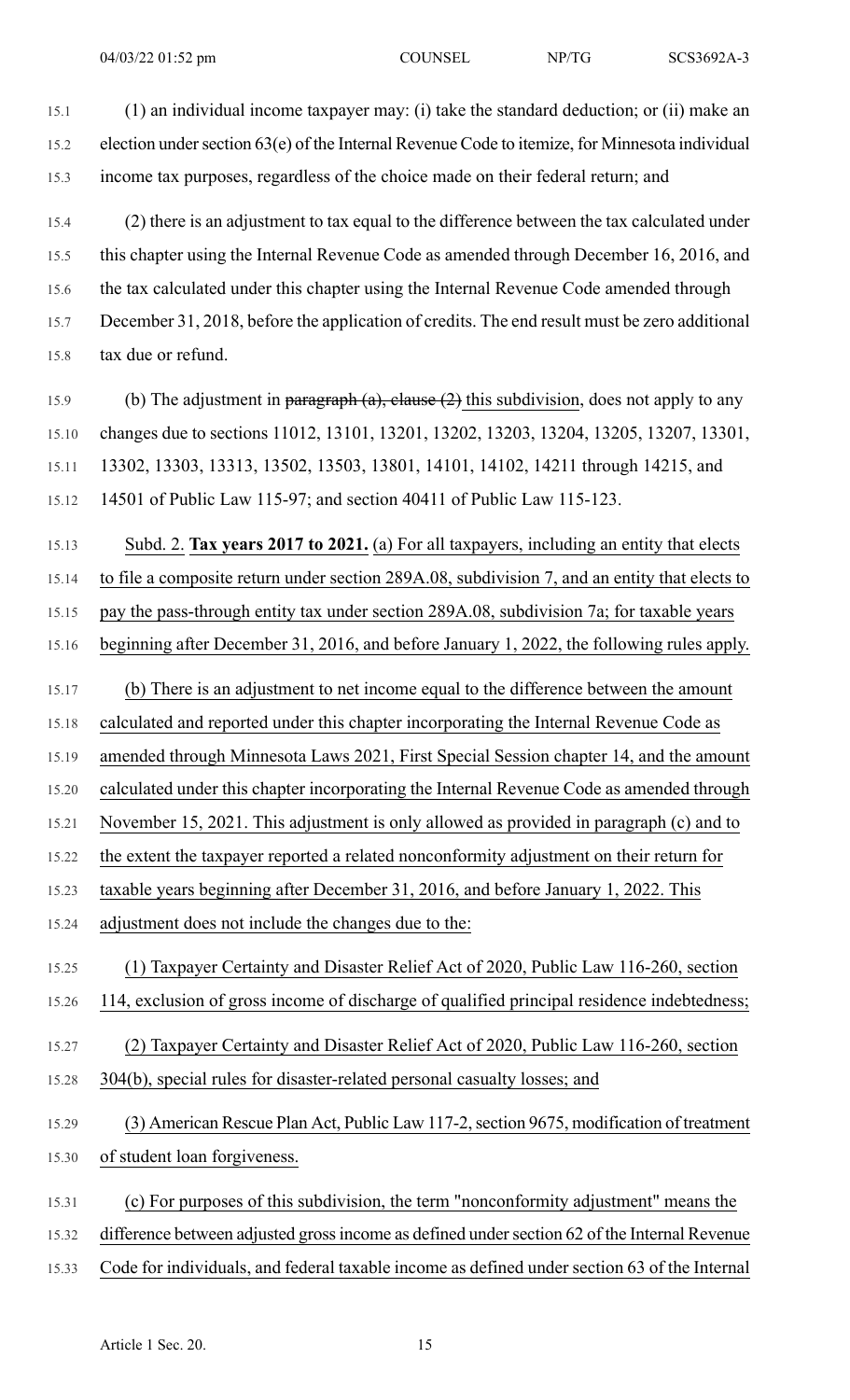| 16.1  | Revenue Code for all other taxpayers incorporating the Internal Revenue Code as amended       |
|-------|-----------------------------------------------------------------------------------------------|
| 16.2  | through Minnesota Laws 2021, First Special Session chapter 14, and the amount calculated      |
| 16.3  | under this chapter incorporating the Internal Revenue Code as amended through November        |
| 16.4  | 15, 2021, but does not include impacts to state tax credits. The nonconformity adjustment     |
| 16.5  | is an addition or subtraction to net income but does not include the following federal law    |
| 16.6  | changes:                                                                                      |
| 16.7  | (1) Taxpayer Certainty and Disaster Relief Act of 2019, Public Law 116-94, section            |
| 16.8  | 104, deduction of qualified tuition and related expenses;                                     |
| 16.9  | (2) Taxpayer Certainty and Disaster Relief Act of 2019, Public Law 116-94, section            |
| 16.10 | 203, employee retention credit for employers affected by qualified disasters;                 |
| 16.11 | (3) Families First Coronavirus Response Act, Public Law 116-127, section 7001, payroll        |
| 16.12 | credit for required paid sick leave;                                                          |
| 16.13 | (4) Families First Coronavirus Response Act, Public Law 116-127, section 7003, payroll        |
| 16.14 | credit for required paid family leave;                                                        |
| 16.15 | (5) Coronavirus Aid, Relief and Economic Security Act, Public Law 116-136, section            |
| 16.16 | 2204, allowance of partial above the line deduction for charitable contributions;             |
| 16.17 | (6) Coronavirus Aid, Relief and Economic Security Act, Public Law 116-136, section            |
| 16.18 | 2205, excluding subsection (a), paragraph (B), temporary modification of limitations on       |
| 16.19 | charitable contributions as it applies to individual taxpayers only and including carryovers; |
| 16.20 | (7) Coronavirus Aid, Relief and Economic Security Act, Public Law 116-136, section            |
| 16.21 | 2206, exclusion of certain employer payment of student loans;                                 |
| 16.22 | (8) Coronavirus Aid, Relief and Economic Security Act, Public Law 116-136, section            |
| 16.23 | 2301, employee retention credit for employers subject to closure due to COVID-19;             |
| 16.24 | (9) Coronavirus Aid, Relief and Economic Security Act, Public Law 116-136, section            |
| 16.25 | 2303, modifications for net operating losses;                                                 |
| 16.26 | (10) Coronavirus Aid, Relief and Economic Security Act, Public Law 116-136, section           |
| 16.27 | 2304, modification of limitation on losses for taxpayers other than corporations;             |
| 16.28 | (11) Coronavirus Aid, Relief and Economic Security Act, Public Law 116-136, section           |
| 16.29 | 2306, limitation on business interest;                                                        |
| 16.30 | (12) Taxpayer Certainty and Disaster Relief Act of 2020, Public Law 116-260, section          |
| 16.31 | 207, extension and modification of employee retention and rehiring credit;                    |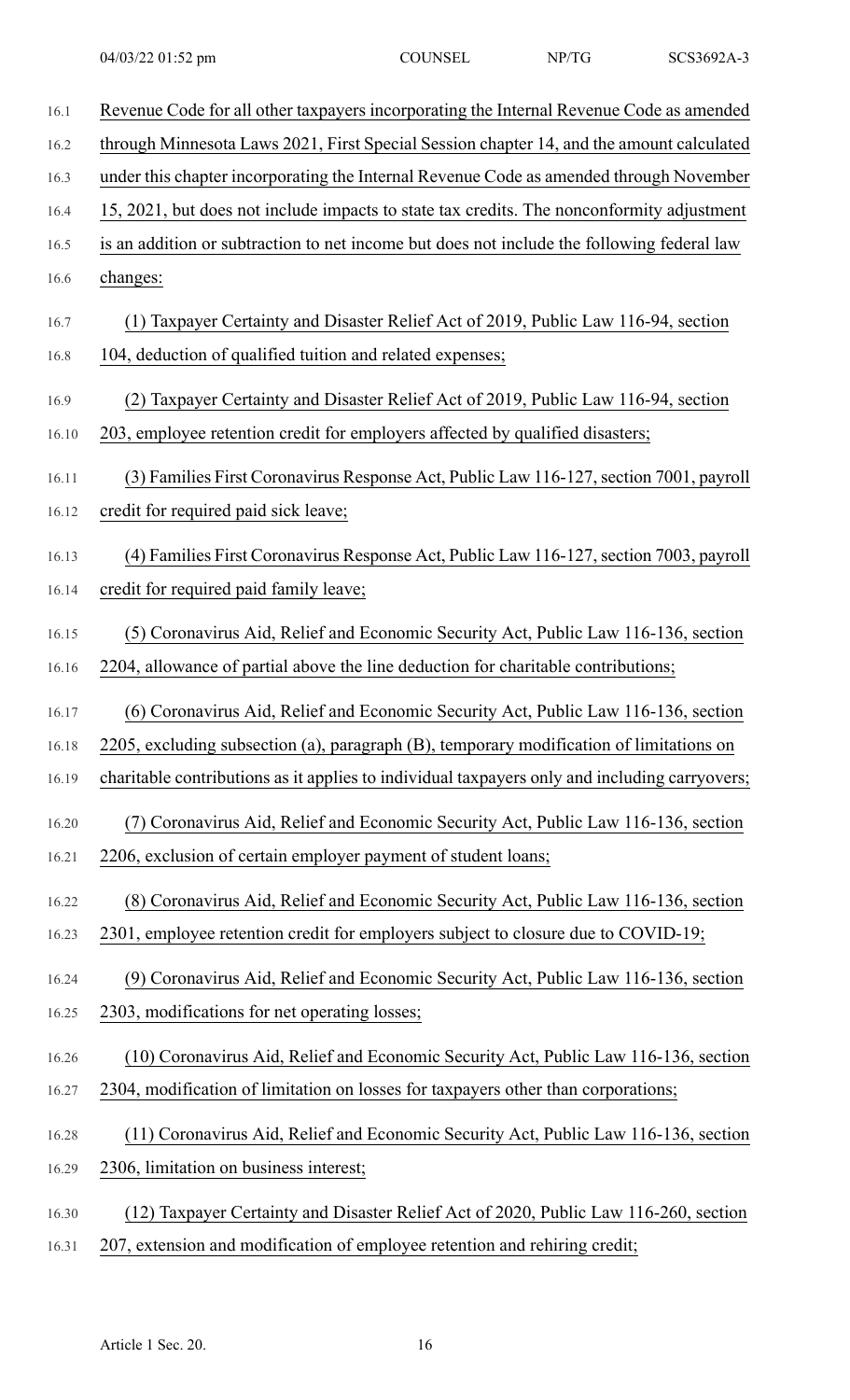| 17.1  | (13) Taxpayer Certainty and Disaster Relief Act of 2020, Public Law 116-260, section            |
|-------|-------------------------------------------------------------------------------------------------|
| 17.2  | 210, temporary allowance of full deduction for business meals;                                  |
|       |                                                                                                 |
| 17.3  | (14) Taxpayer Certainty and Disaster Relief Act of 2020, Public Law 116-260, section            |
| 17.4  | 303, employee retention credit for employers affected by qualified disasters;                   |
| 17.5  | (15) American Rescue Plan Act, Public Law 117-2, section 9501(b), preserving health             |
| 17.6  | benefits for workers;                                                                           |
| 17.7  | (16) American Rescue Plan Act, Public Law 117-2, section 9631, refundability and                |
| 17.8  | enhancement of child and dependent care tax credit;                                             |
| 17.9  | (17) American Rescue Plan Act, Public Law 117-2, section 9641, payroll sick and family          |
| 17.10 | leave credits; and                                                                              |
| 17.11 | (18) American Rescue Plan Act, Public Law, 117-2, section 9651, extension of employee           |
| 17.12 | retention credit.                                                                               |
| 17.13 | The addition or subtraction required must only be made in taxable years beginning after         |
| 17.14 | December 31, 2021, and before January 1, 2023. Except partners, shareholders, or                |
| 17.15 | beneficiaries who file their returns on a calendar year basis, and who received an addition     |
| 17.16 | or subtraction from a pass-through entity filing their return on a fiscal year basis, must make |
| 17.17 | the addition or subtraction in the taxable year it is received as required for federal income   |
| 17.18 | tax purposes. For purposes of this subdivision, a pass-through entity is defined as an entity   |
| 17.19 | that is not subject to the tax imposed under section 290.02, including but not limited to S     |
| 17.20 | corporations, partnerships, estates, and trusts other than grantor trusts.                      |
| 17.21 | <b>EFFECTIVE DATE.</b> This section is effective retroactively for taxable years beginning      |
| 17.22 | after December 31, 2016, and before January 1, 2024.                                            |
|       |                                                                                                 |
| 17.23 | Sec. 21. Minnesota Statutes 2020, section 290A.03, subdivision 15, is amended to read:          |
| 17.24 | Subd. 15. Internal Revenue Code. "Internal Revenue Code" means the Internal Revenue             |
| 17.25 | Code of 1986, as amended through December 31, 2018 November 15, 2021.                           |
| 17.26 | <b>EFFECTIVE DATE.</b> This section is effective for property tax refunds based on property     |
| 17.27 | taxes payable in 2022 and rent paid in 2021 and thereafter.                                     |
|       |                                                                                                 |
| 17.28 | Sec. 22. Minnesota Statutes 2020, section 291.005, subdivision 1, is amended to read:           |

17.29 Subdivision 1. **Scope.** Unlessthe context otherwise clearly requires, the following terms

17.30 used in this chapter shall have the following meanings: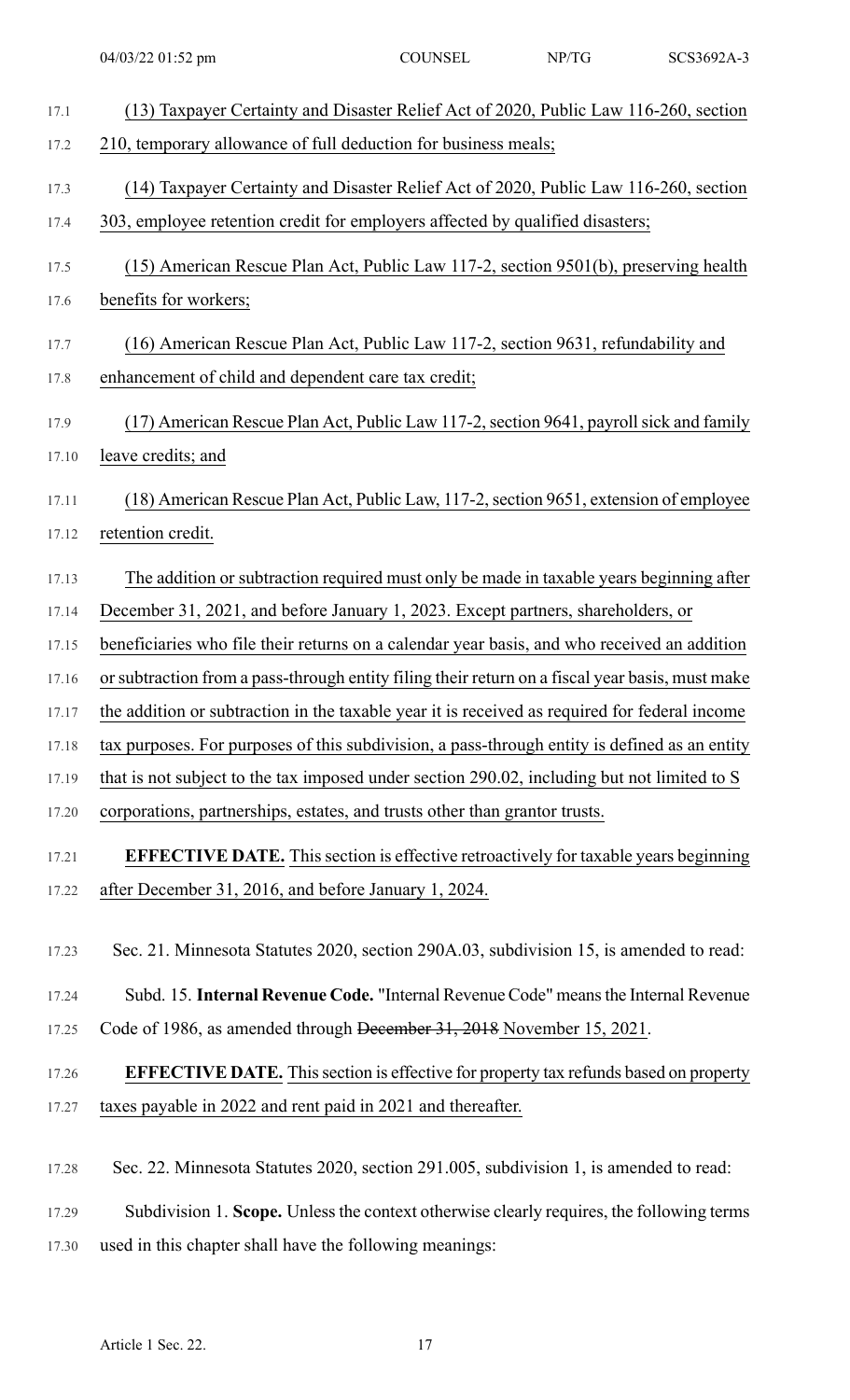18.1 (1) "Commissioner" means the commissioner of revenue or any person to whom the 18.2 commissioner has delegated functions under this chapter.

18.3 (2) "Federal gross estate" means the gross estate of a decedent as required to be valued 18.4 and otherwise determined for federal estate tax purposes under the Internal Revenue Code, 18.5 increased by the value of any property in which the decedent had a qualifying income interest 18.6 for life and for which an election was made under section 291.03, subdivision 1d, for 18.7 Minnesota estate tax purposes, but was not made for federal estate tax purposes.

18.8 (3) "Internal Revenue Code" means the United States Internal Revenue Code of 1986, 18.9 as amended through December 31, 2018 November 15, 2021.

18.10 (4) "Minnesota gross estate" means the federal gross estate of a decedent after (a) 18.11 excluding therefrom any property included in the estate which has its situs outside Minnesota, 18.12 and (b) including any property omitted from the federal gross estate which is includable in 18.13 the estate, has its situs in Minnesota, and was not disclosed to federal taxing authorities.

18.14 (5) "Nonresident decedent" means an individual whose domicile at the time of death 18.15 was not in Minnesota.

18.16 (6) "Personal representative" meansthe executor, administrator or other person appointed 18.17 by the court to administer and dispose of the property of the decedent. If there is no executor, 18.18 administrator or other person appointed, qualified, and acting within this state, then any 18.19 person in actual or constructive possession of any property having a situs in this state which 18.20 is included in the federal gross estate of the decedent shall be deemed to be a personal 18.21 representative to the extent of the property and the Minnesota estate tax due with respect 18.22 to the property.

18.23 (7) "Resident decedent" means an individual whose domicile at the time of death was 18.24 in Minnesota. The provisions of section 290.01, subdivision 7, paragraphs (c) and (d), apply 18.25 to determinations of domicile under this chapter.

18.26 (8) "Situs of property" means, with respect to:

18.27 (i) real property, the state or country in which it is located;

18.28 (ii) tangible personal property, the state or country in which it was normally kept or 18.29 located at the time of the decedent's death or for a gift of tangible personal property within 18.30 three years of death, the state or country in which it was normally kept or located when the 18.31 gift was executed;

18.32 (iii) a qualified work of art, as defined in section  $2503(g)(2)$  of the Internal Revenue 18.33 Code, owned by a nonresident decedent and that is normally kept or located in this state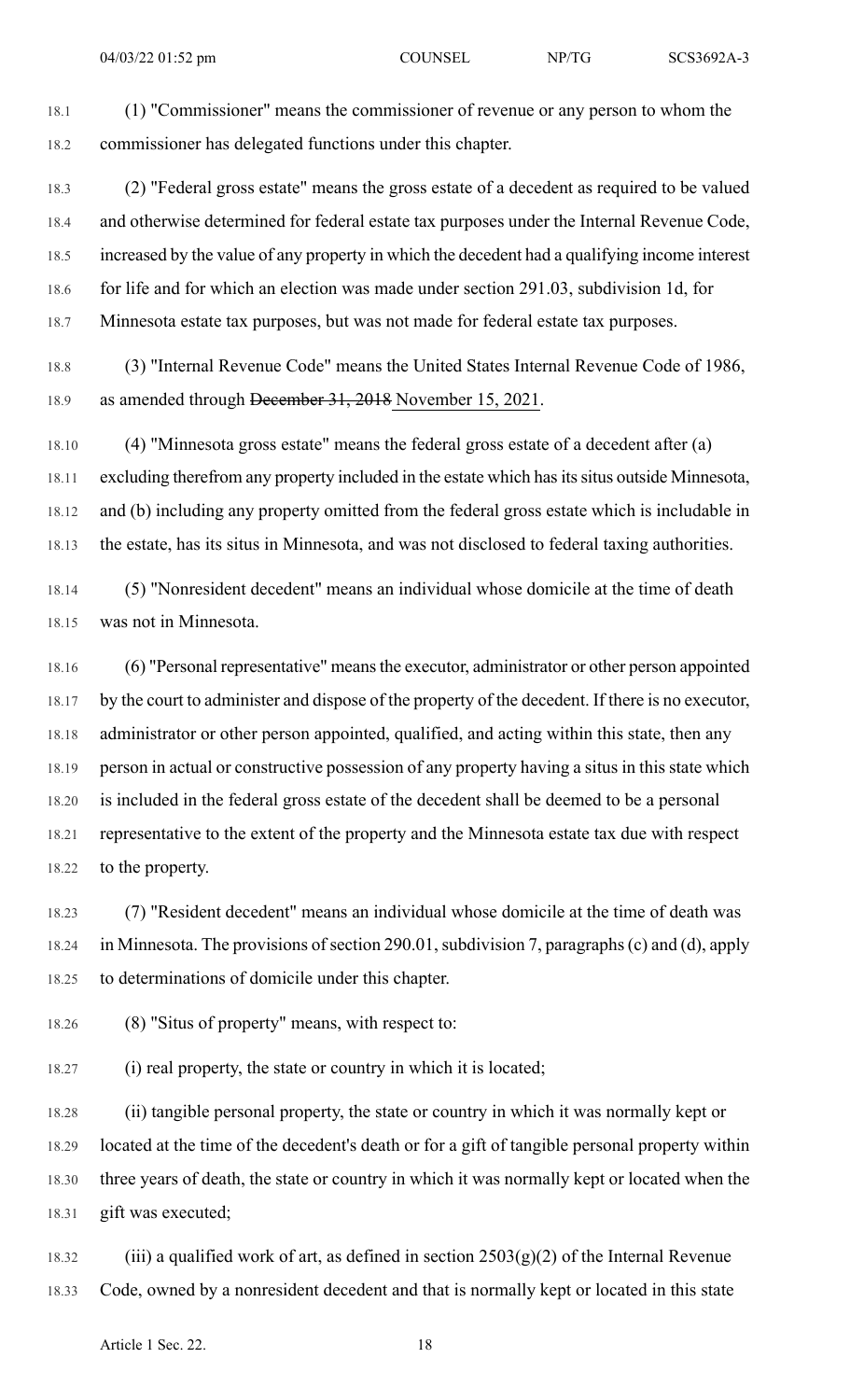19.1 because it is on loan to an organization, qualifying as exempt from taxation under section  $19.2$   $501(c)(3)$  of the Internal Revenue Code, that is located in Minnesota, the situs of the art is 19.3 deemed to be outside of Minnesota, notwithstanding the provisions of item (ii); and

19.4 (iv) intangible personal property, the state or country in which the decedent was domiciled 19.5 at death or for a gift of intangible personal property within three years of death, the state or 19.6 country in which the decedent was domiciled when the gift was executed.

19.7 For a nonresident decedent with an ownership interest in a pass-through entity with 19.8 assets that include real or tangible personal property, situs of the real or tangible personal 19.9 property, including qualified works of art, is determined as if the pass-through entity does 19.10 not exist and the real or tangible personal property is personally owned by the decedent. If 19.11 the pass-through entity is owned by a person or personsin addition to the decedent, ownership 19.12 of the property is attributed to the decedent in proportion to the decedent's capital ownership 19.13 share of the pass-through entity.

19.14 (9) "Pass-through entity" includes the following:

19.15 (i) an entity electing S corporation status under section 1362 of the Internal Revenue 19.16 Code;

19.17 (ii) an entity taxed as a partnership under subchapter K of the Internal Revenue Code;

19.18 (iii) a single-member limited liability company or similar entity, regardless of whether 19.19 it is taxed as an association or is disregarded for federal income tax purposes under Code 19.20 of Federal Regulations, title 26, section 301.7701-3; or

19.21 (iv) a trust to the extent the property is includable in the decedent's federal gross estate; 19.22 but excludes

19.23 (v) an entity whose ownership interest securities are traded on an exchange regulated 19.24 by the Securities and Exchange Commission as a national securities exchange under section 19.25 6 of the Securities Exchange Act, United States Code, title 15, section 78f.

19.26 **EFFECTIVE DATE.** Thissection is effective the day following final enactment, except 19.27 the changes incorporated by federal changes are effective retroactively at the same time the

19.28 changes were effective for federal purposes.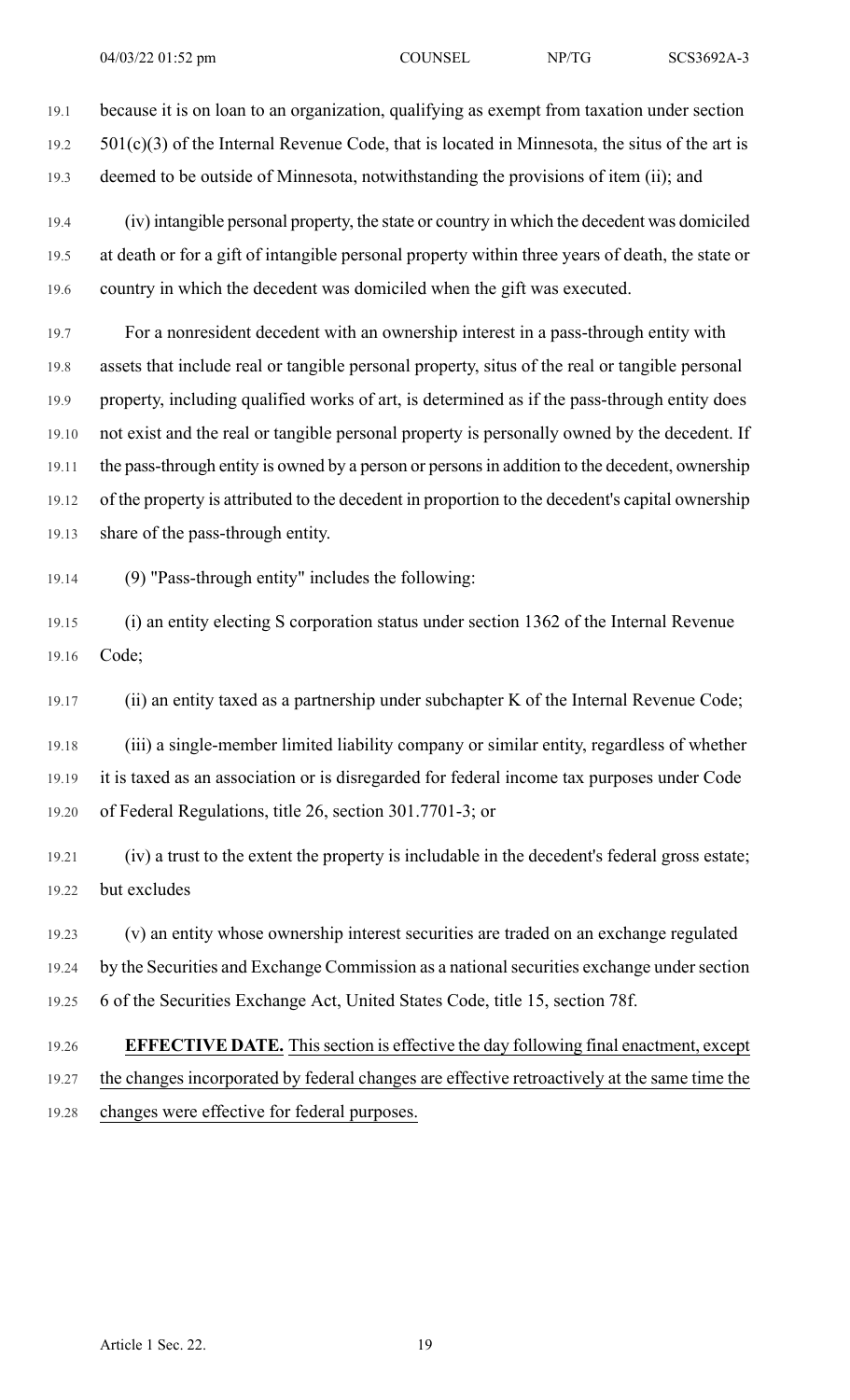| v |         |  |  |
|---|---------|--|--|
| ٧ | I<br>۰. |  |  |

#### 20.1 **ARTICLE 2**

#### 20.2 **INCOME AND ESTATE TAXES**

20.3 Section 1. Minnesota Statutes 2020, section 289A.10, subdivision 1, is amended to read: 20.4 Subdivision 1. **Return required.** In the case of a decedent who has an interest in property 20.5 with a situs in Minnesota, the personal representative must submit a Minnesota estate tax 20.6 return to the commissioner, on a form prescribed by the commissioner, if:

20.7 (1) a federal estate tax return is required to be filed; or

20.8 (2) the sum of the federal gross estate and federal adjusted taxable gifts, as defined in 20.9 section 2001(b) of the Internal Revenue Code, made within three years of the date of the 20.10 decedent's death exceeds \$1,200,000 for estates of decedents dying in 2014; \$1,400,000 for 20.11 estates of decedents dying in 2015; \$1,600,000 for estates of decedents dying in 2016; 20.12 \$2,100,000 for estates of decedents dying in 2017; \$2,400,000 for estates of decedents dying 20.13 in 2018; \$2,700,000 for estates of decedents dying in 2019; and \$3,000,000 for estates of 20.14 decedents dying in 2020 and thereafter.

- 20.15 The return must contain a computation of the Minnesota estate tax due. The return must 20.16 be signed by the personal representative.
- 20.17 **EFFECTIVE DATE.** This section is effective the day following final enactment.
- 20.18 Sec. 2. Minnesota Statutes 2020, section 289A.10, is amended by adding a subdivision to 20.19 read:

# 20.20 Subd. 1b. **Election of portability of deceased spousal unused exclusion amounts;** 20.21 **election irrevocable; deemed elections.** (a) A personal representative of a decedent's estate 20.22 may elect, on a return required under subdivision 1, to allow a decedent's surviving spouse 20.23 to take into account the decedent's deceased spousal unused exclusion amount, as provided 20.24 in section 291.016, subdivision 3, paragraph (b).

- 20.25 (b) The election under paragraph (a) is irrevocable. By filing a return under subdivision
- 20.26 1, the personal representative is deemed to have elected portability unless the personal
- 20.27 representative states affirmatively on the return that the decedent's estate is not electing
- 20.28 portability. The commissioner may prescribe the form of the election on the return.

#### 20.29 **EFFECTIVE DATE.** This section is effective for estates of decedents dying after June 20.30 1, 2022.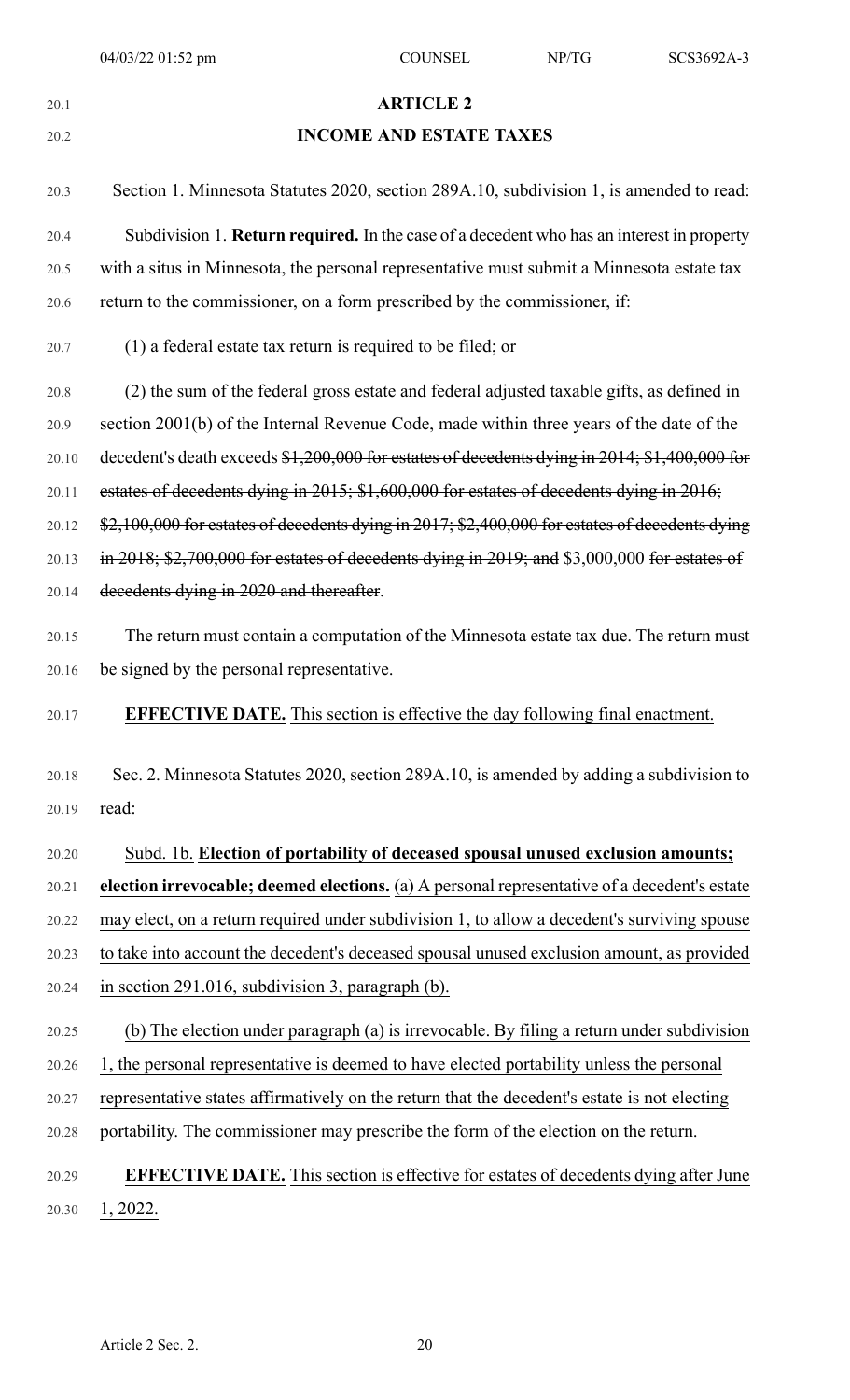21.1 Sec. 3. Minnesota Statutes 2020, section 289A.12, is amended by adding a subdivision to

| 21.2  | read:                                                                                            |
|-------|--------------------------------------------------------------------------------------------------|
| 21.3  | Subd. 19. Election of portability of deceased spousal unused exclusion amounts                   |
| 21.4  | when estate tax return not required. A personal representative of a decedent's estate that       |
| 21.5  | is not required to file a return under section 289A.10, subdivision 1, may file a return to      |
| 21.6  | allow a decedent's surviving spouse to take into account the decedent's deceased spousal         |
| 21.7  | unused exclusion amount, as provided in section 291.016, subdivision 3, paragraph (b). The       |
| 21.8  | return is subject to the same provisions as a return required under section 289A.10,             |
| 21.9  | subdivision 1.                                                                                   |
| 21.10 | <b>EFFECTIVE DATE.</b> This section is effective for estates of decedents dying after June       |
| 21.11 | 1, 2022.                                                                                         |
| 21.12 | Sec. 4. Minnesota Statutes 2020, section 290.0132, subdivision 26, is amended to read:           |
| 21.13 | Subd. 26. Social Security benefits. (a) A portion The amount of taxable Social Security          |
| 21.14 | benefits received by a taxpayer in the taxable year is allowed as a subtraction. The subtraction |
| 21.15 | equals the lesser of taxable Social Security benefits or a maximum subtraction subject to        |
| 21.16 | the limits under paragraphs $(b)$ , $(c)$ , and $(d)$ .                                          |
| 21.17 | (b) For married taxpayers filing a joint return and surviving spouses, the maximum               |
| 21.18 | subtraction equals \$5,150. The maximum subtraction is reduced by 20 percent of provisional      |
| 21.19 | income over \$78,180. In no case is the subtraction less than zero.                              |
| 21.20 | (e) For single or head-of-household taxpayers, the maximum subtraction equals \$4,020.           |
| 21.21 | The maximum subtraction is reduced by 20 percent of provisional income over \$61,080.            |
| 21.22 | In no case is the subtraction less than zero.                                                    |
| 21.23 | (d) For married taxpayers filing separate returns, the maximum subtraction equals                |
| 21.24 | one-half the maximum subtraction for joint returns under paragraph (b). The maximum              |
| 21.25 | subtraction is reduced by 20 percent of provisional income over one-half the threshold           |
| 21.26 | amount specified in paragraph (b). In no case is the subtraction less than zero.                 |
| 21.27 | (e) For purposes of this subdivision, "provisional income" means modified adjusted               |
| 21.28 | gross income as defined in section 86(b)(2) of the Internal Revenue Code, plus one-half of       |
| 21.29 | the taxable Social Security benefits received during the taxable year, and "Social Security      |
| 21.30 | benefits" has the meaning given in section $86(d)(1)$ of the Internal Revenue Code.              |
| 21.31 | (f) The commissioner shall adjust the maximum subtraction and threshold amounts in               |
| 21.32 | paragraphs (b) to (d) as provided in section 270C.22. The statutory year is taxable year         |
| 21.33 | 2019. The maximum subtraction and threshold amounts as adjusted must be rounded to the           |
|       |                                                                                                  |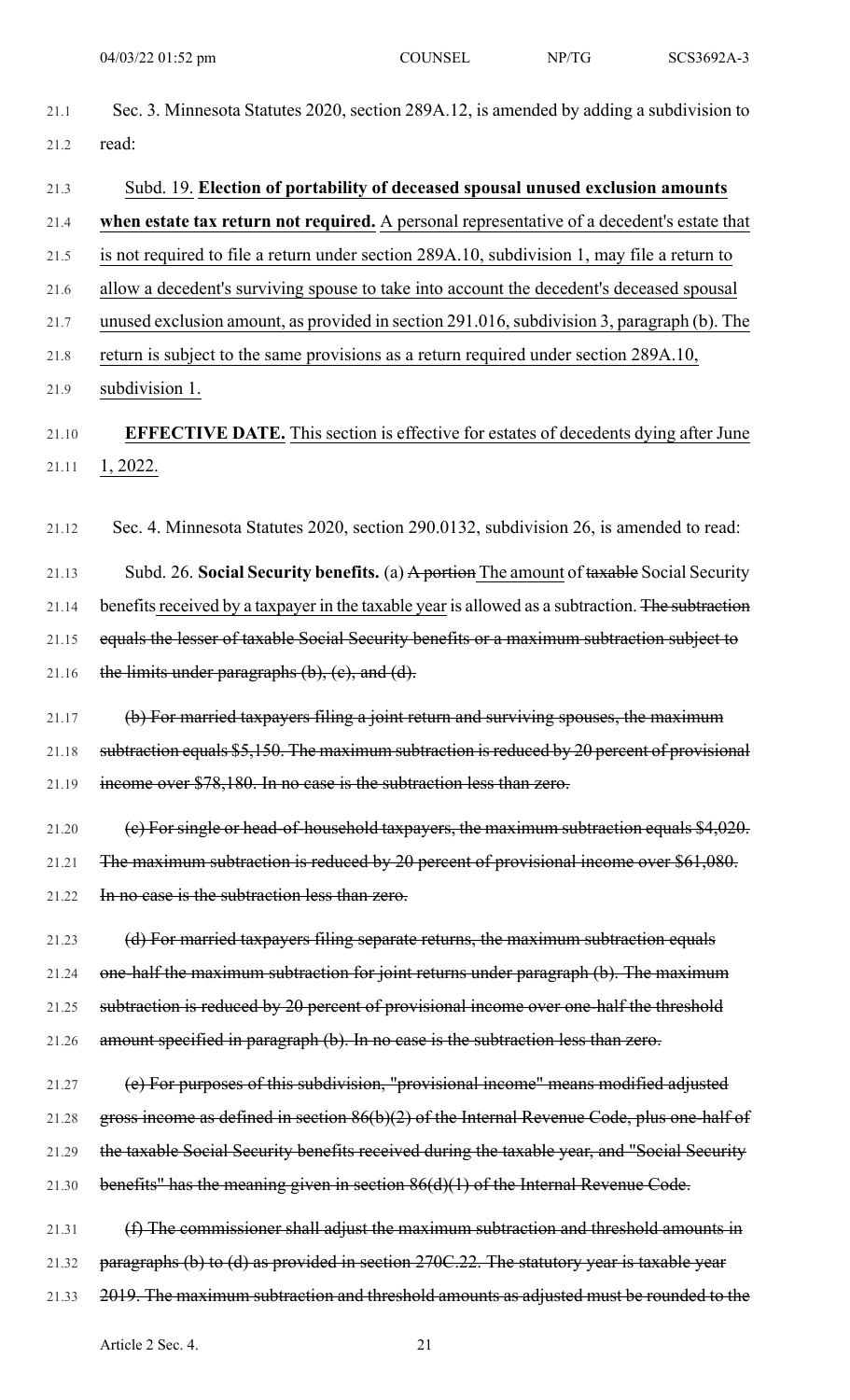| 22.1  | nearest \$10 amount. If the amount ends in \$5, the amount is rounded up to the nearest \$10     |
|-------|--------------------------------------------------------------------------------------------------|
| 22.2  | amount.                                                                                          |
| 22.3  | <b>EFFECTIVE DATE.</b> This section is effective for taxable years beginning after December      |
| 22.4  | 31, 2021.                                                                                        |
|       |                                                                                                  |
| 22.5  | Sec. 5. Minnesota Statutes 2021 Supplement, section 290.06, subdivision 2c, is amended           |
| 22.6  | to read:                                                                                         |
| 22.7  | Subd. 2c. Schedules of rates for individuals, estates, and trusts. (a) The income taxes          |
| 22.8  | imposed by this chapter upon married individuals filing joint returns and surviving spouses      |
| 22.9  | as defined in section $2(a)$ of the Internal Revenue Code must be computed by applying to        |
| 22.10 | their taxable net income the following schedule of rates:                                        |
| 22.11 | (1) On the first $$38,770$ \$41,050, $5.35$ 2.8 percent;                                         |
| 22.12 | (2) On all over $$38,770$ \$41,050, but not over $$154,020$ \$163,060, 6.8 percent;              |
| 22.13 | (3) On all over \$154,020 \$163,060, but not over \$269,010 \$284,810, 7.85 percent;             |
| 22.14 | (4) On all over \$269,010 \$284,810, 9.85 percent.                                               |
| 22.15 | Married individuals filing separate returns, estates, and trusts must compute their income       |
| 22.16 | tax by applying the above rates to their taxable income, except that the income brackets         |
| 22.17 | will be one-half of the above amounts after the adjustment required in subdivision 2d.           |
| 22.18 | (b) The income taxes imposed by this chapter upon unmarried individuals must be                  |
| 22.19 | computed by applying to taxable net income the following schedule of rates:                      |
| 22.20 | (1) On the first $\frac{$26,520}{$28,080, 5.35 2.8}$ percent;                                    |
| 22.21 | (2) On all over $\frac{$26,520}{$28,080}$ , but not over $\frac{$87,110}{$2,230}$ , 6.8 percent; |
| 22.22 | (3) On all over \$87,110 \$92,230, but not over \$161,720 \$171,220, 7.85 percent;               |
| 22.23 | (4) On all over \$161,720 \$171,220, 9.85 percent.                                               |
| 22.24 | (c) The income taxes imposed by this chapter upon unmarried individuals qualifying as            |
| 22.25 | a head of household as defined in section 2(b) of the Internal Revenue Code must be              |
| 22.26 | computed by applying to taxable net income the following schedule of rates:                      |
| 22.27 | (1) On the first $$32,650$ \$34,570, $5.35$ 2.8 percent;                                         |
| 22.28 | (2) On all over \$32,650 \$34,570, but not over \$131,190 \$138,890, 6.8 percent;                |
| 22.29 | (3) On all over \$131,190 \$138,890, but not over \$214,980 \$227,600, 7.85 percent;             |
| 22.30 | (4) On all over \$214,980 \$227,600, 9.85 percent.                                               |

Article 2 Sec. 5. 22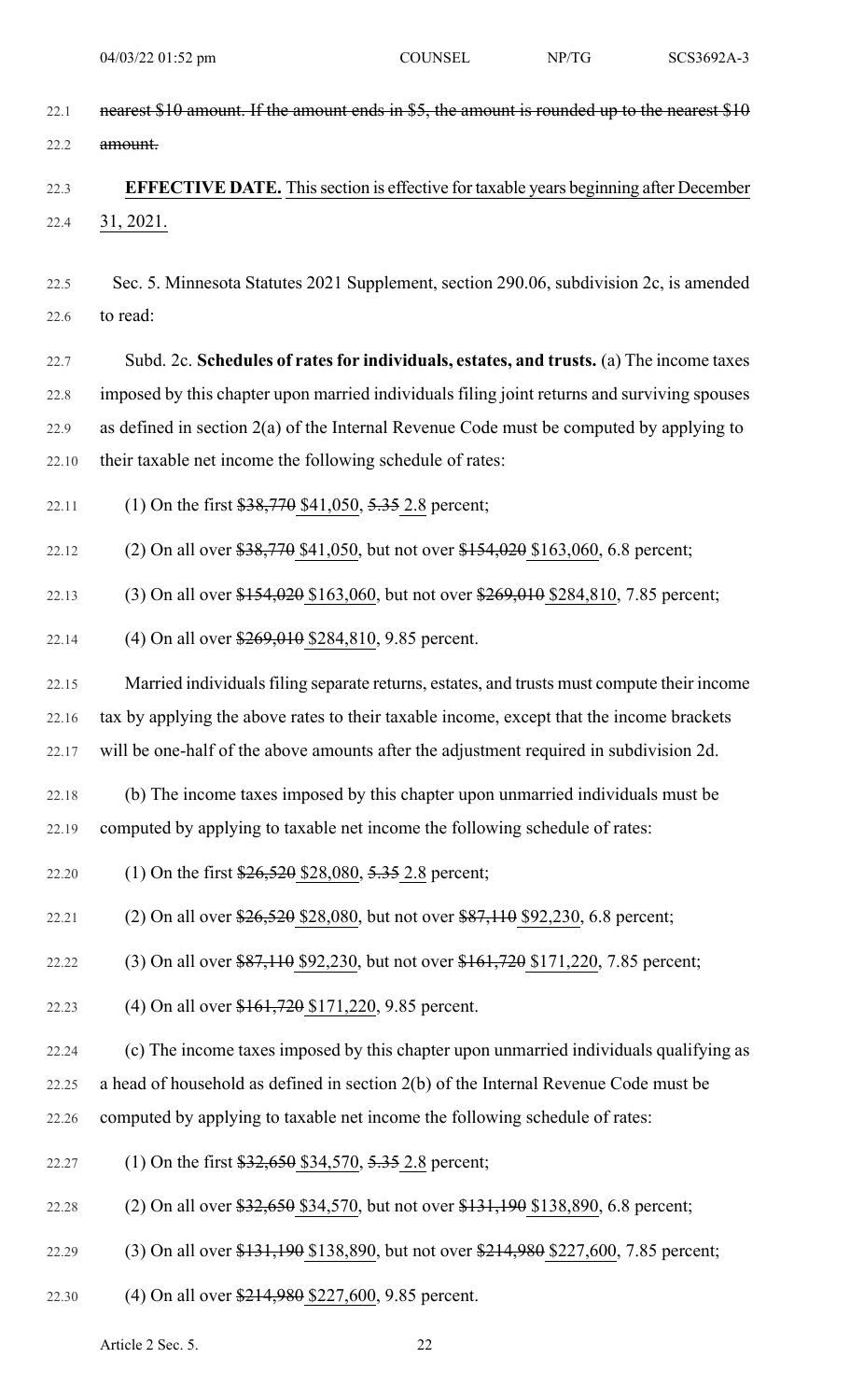23.1 (d) In lieu of a tax computed according to the rates set forth in this subdivision, the tax 23.2 of any individual taxpayer whose taxable net income for the taxable year is less than an 23.3 amount determined by the commissioner must be computed in accordance with tables 23.4 prepared and issued by the commissioner of revenue based on income brackets of not more 23.5 than \$100. The amount of tax for each bracket shall be computed at the rates set forth in 23.6 this subdivision, provided that the commissioner may disregard a fractional part of a dollar 23.7 unless it amounts to 50 cents or more, in which case it may be increased to \$1.

23.8 (e) An individual who is not a Minnesota resident for the entire year must compute the 23.9 individual's Minnesota income tax as provided in this subdivision. After the application of 23.10 the nonrefundable credits provided in this chapter, the tax liability must then be multiplied 23.11 by a fraction in which:

23.12 (1) the numerator is the individual's Minnesota source federal adjusted gross income as 23.13 defined in section 62 of the Internal Revenue Code and increased by:

23.14 (i) the additions required under sections 290.0131, subdivisions 2, 6, 8 to 10, 16, and 23.15 17, and 290.0137, paragraph (a); and reduced by

23.16 (ii) the Minnesota assignable portion of the subtraction for United States government 23.17 interest under section 290.0132, subdivision 2, the subtractions under sections 290.0132, 23.18 subdivisions 9, 10, 14, 15, 17, 18, and 27, and 290.0137, paragraph (c), after applying the 23.19 allocation and assignability provisions of section 290.081, clause (a), or 290.17; and

23.20 (2) the denominator is the individual's federal adjusted gross income as defined in section 23.21 62 of the Internal Revenue Code, increased by:

23.22 (i) the additions required under sections 290.0131, subdivisions 2, 6, 8 to 10, 16, and 23.23 17, and 290.0137, paragraph (a); and reduced by

23.24 (ii) the subtractions under sections 290.0132, subdivisions 2, 9, 10, 14, 15, 17, 18, and 23.25 27, and 290.0137, paragraph (c).

23.26 (f) If an individual who is not a Minnesota resident for the entire year is a qualifying 23.27 owner of a qualifying entity that elects to pay tax as provided in section 289A.08, subdivision 23.28 7a, paragraph (b), the individual must compute the individual's Minnesota income tax as 23.29 provided in paragraph (e), and also must include, to the extent attributed to the electing 23.30 qualifying entity:

23.31 (1) in paragraph (e), clause (1), item (i), and paragraph (e), clause (2), item (i), the 23.32 addition under section 290.0131, subdivision 5; and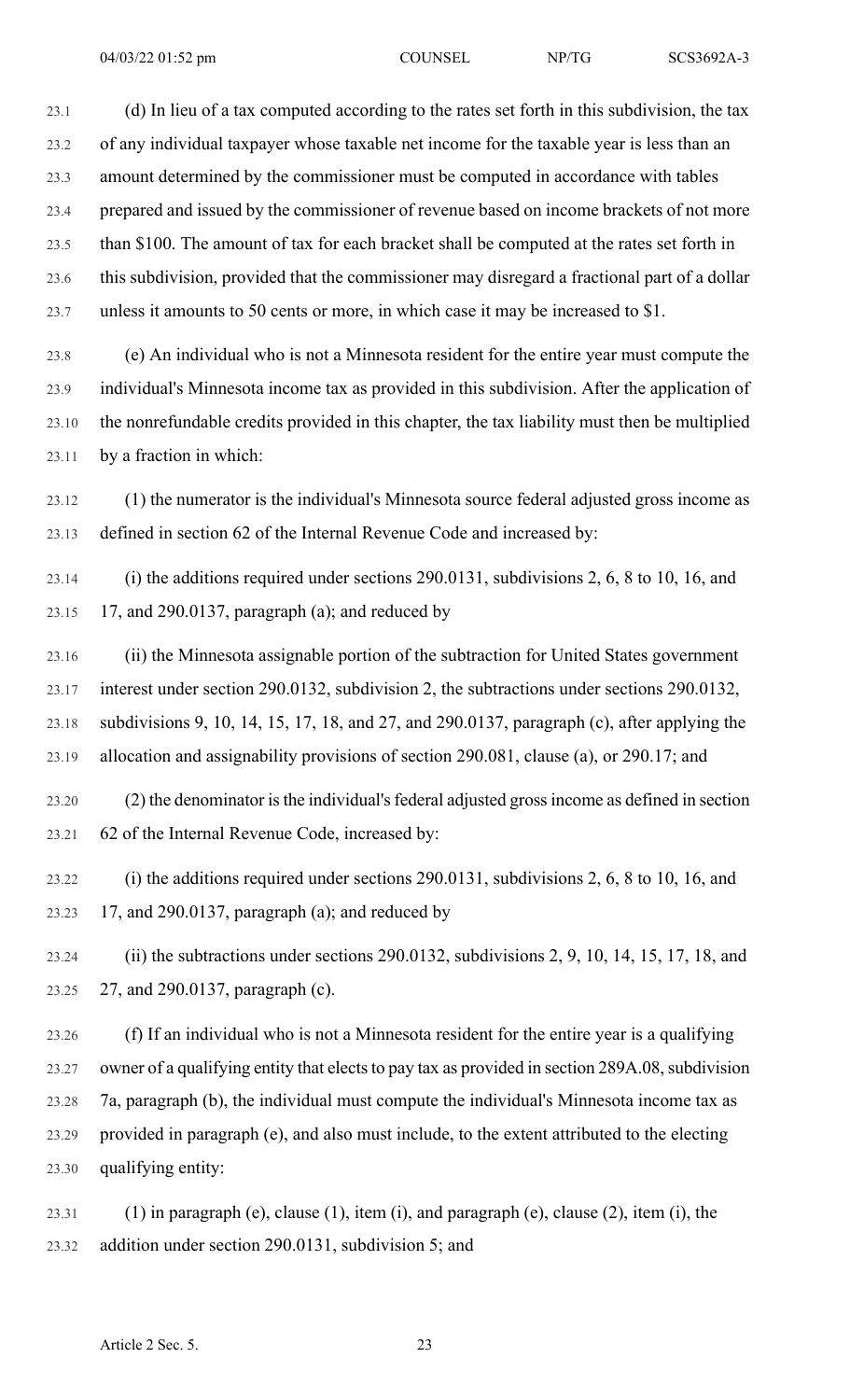- 
- 24.1 (2) in paragraph (e), clause (1), item (ii), and paragraph (e), clause (2), item (ii), the 24.2 subtraction under section 290.0132, subdivision 3.

#### 24.3 **EFFECTIVE DATE.** Thissection is effective for taxable years beginning after December 24.4 31, 2021.

24.5 Sec. 6. Minnesota Statutes 2020, section 290.06, subdivision 2d, is amended to read:

24.6 Subd. 2d. **Inflation adjustment of brackets.** The commissioner shall annually adjust 24.7 the minimum and maximum dollar amounts for each rate bracket for which a tax is imposed 24.8 in subdivision 2c as provided in section 270C.22. The statutory year is taxable year 2019 24.9 2022. The rate applicable to any rate bracket must not be changed. The dollar amounts 24.10 setting forth the tax shall be adjusted to reflect the changes in the rate brackets. The rate 24.11 brackets as adjusted must be rounded to the nearest \$10 amount. If the rate bracket ends in 24.12 \$5, it must be rounded up to the nearest \$10 amount. The commissioner shall determine the 24.13 rate bracket for married filing separate returns after this adjustment is done. The rate bracket 24.14 for married filing separate must be one-half of the rate bracket for married filing joint.

## 24.15 **EFFECTIVE DATE.** Thissection is effective for taxable years beginning after December 24.16 31, 2021.

24.17 Sec. 7. Minnesota Statutes 2020, section 291.016, subdivision 3, is amended to read:

24.18 Subd. 3. **Subtraction.** (a) For estates of decedents dying after December 31, 2016, A 24.19 subtraction is allowed in computing the Minnesota taxable estate, equal to the sum of:

24.20 (1) the an exclusion amount for the year of death under paragraph  $(b)$  of \$3,000,000; 24.21 and

24.22  $(2)$  the lesser of:

24.23  $\qquad (i)$  (2) the value of qualified small business property under section 291.03, subdivision 24.24 9, and the value of qualified farm property under section 291.03, subdivision 10; or, up to 24.25 \$2,000,000.

- 24.26 (ii) \$5,000,000 minus the exclusion amount for the year of death under paragraph (b).
- 24.27 (b) The following exclusion amounts apply for the year of death:
- 24.28 (1) \$2,100,000 for decedents dying in 2017;
- 24.29 (2) \$2,400,000 for decedents dying in 2018;
- 24.30 (3) \$2,700,000 for decedents dying in 2019; and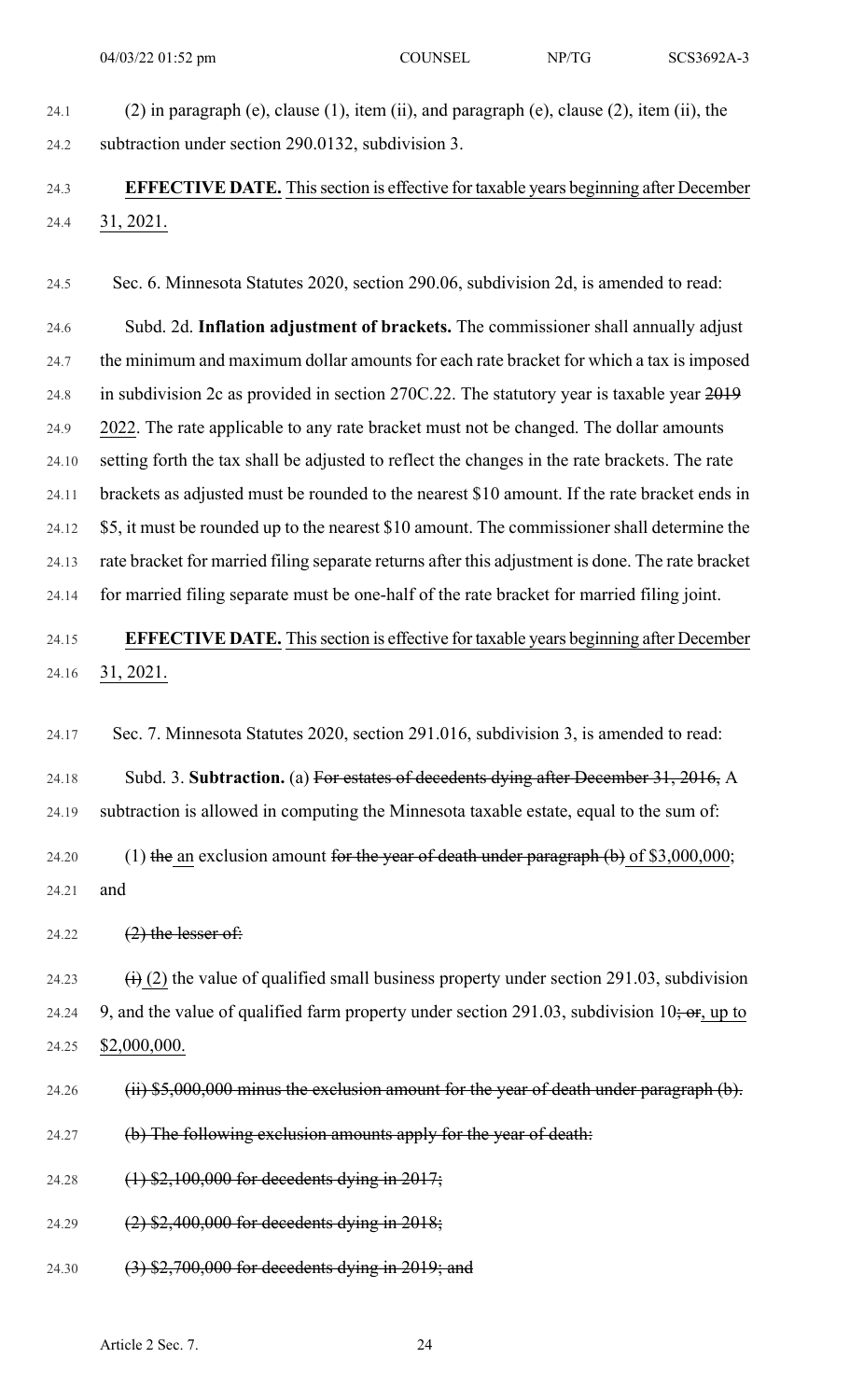| 25.1           | $(4)$ \$3,000,000 for decedents dying in 2020 and thereafter.                                |                                                                                             |  |  |  |
|----------------|----------------------------------------------------------------------------------------------|---------------------------------------------------------------------------------------------|--|--|--|
| 25.2           | (b) In the case of a decedent that is a surviving spouse there is an additional subtraction  |                                                                                             |  |  |  |
| 25.3           | allowed in computing the Minnesota taxable estate, a deceased spousal unused exclusion       |                                                                                             |  |  |  |
| 25.4           | amount, which is equal to the lesser of:                                                     |                                                                                             |  |  |  |
| 25.5           | $(1)$ \$3,000,000; or                                                                        |                                                                                             |  |  |  |
| 25.6           |                                                                                              | $(2)$ the excess of \$3,000,000 over the amount of the Minnesota taxable estate of the last |  |  |  |
| 25.7           | deceased spouse of the decedent, but not including in the taxable estate property described  |                                                                                             |  |  |  |
| 25.8           | in section 291.03, subdivisions 9 and 10, and computed without regard to the subtractions    |                                                                                             |  |  |  |
| 25.9           | in this subdivision, but in no case less than zero.                                          |                                                                                             |  |  |  |
| 25.10          | (c) The subtraction under this subdivision must not reduce the Minnesota taxable estate      |                                                                                             |  |  |  |
| 25.11          | to less than zero.                                                                           |                                                                                             |  |  |  |
| 25.12          |                                                                                              | <b>EFFECTIVE DATE.</b> This section is effective for estates of decedents dying after June  |  |  |  |
| 25.13          | 30, 2022.                                                                                    |                                                                                             |  |  |  |
|                |                                                                                              |                                                                                             |  |  |  |
| 25.14          | Sec. 8. Minnesota Statutes 2020, section 291.03, subdivision 1, is amended to read:          |                                                                                             |  |  |  |
| 25.15          | Subdivision 1. Tax amount. The tax imposed must be computed by applying to the               |                                                                                             |  |  |  |
| 25.16          | Minnesota taxable estate the following schedule of rates and then multiplying the resulting  |                                                                                             |  |  |  |
| 25.17          | amount multiplied by a fraction, not greater than one, the numerator of which is the value   |                                                                                             |  |  |  |
| 25.18          |                                                                                              | of the Minnesota gross estate plus the value of gifts under section 291.016, subdivision 2, |  |  |  |
| 25.19          | clause (3), with a Minnesota situs, and the denominator of which is the federal gross estate |                                                                                             |  |  |  |
| 25.20          | plus the value of gifts under section 291.016, subdivision 2, clause (3):                    |                                                                                             |  |  |  |
| 25.21          | (a) For estates of decedents dying in $2017$ :                                               |                                                                                             |  |  |  |
| 25.22          | <b>Amount of Minnesota Taxable Estate</b>                                                    | Rate of Tax                                                                                 |  |  |  |
| 25.23          | Not over \$5,100,000                                                                         | $\frac{12}{2}$ percent                                                                      |  |  |  |
| 25.24<br>25.25 | Over \$5,100,000 but not over \$7,100,000                                                    | \$612,000 plus 12.8 percent of the excess over<br>\$5,100,000                               |  |  |  |
| 25.26<br>25.27 | Over \$7,100,000 but not over \$8,100,000                                                    | \$868,000 plus 13.6 percent of the excess over<br>\$7,100,000                               |  |  |  |
| 25.28<br>25.29 | Over \$8,100,000 but not over \$9,100,000                                                    | \$1,004,000 plus 14.4 percent of the excess<br>over \$8,100,000                             |  |  |  |
| 25.30<br>25.31 | Over \$9,100,000 but not over \$10,100,000                                                   | \$1,148,000 plus 15.2 percent of the excess<br>over \$9,100,000                             |  |  |  |
| 25.32<br>25.33 | Over \$10,100,000                                                                            | \$1,300,000 plus 16 percent of the excess over<br>\$10,100,000                              |  |  |  |

25.34 (b) For estates of decedents dying in 2018 and thereafter:

| 25.35 | <b>Amount of Minnesota Taxable Estate</b> |            | Rate of Tax |
|-------|-------------------------------------------|------------|-------------|
|       | 25.36 Not over \$7,100,000                | 13 percent |             |